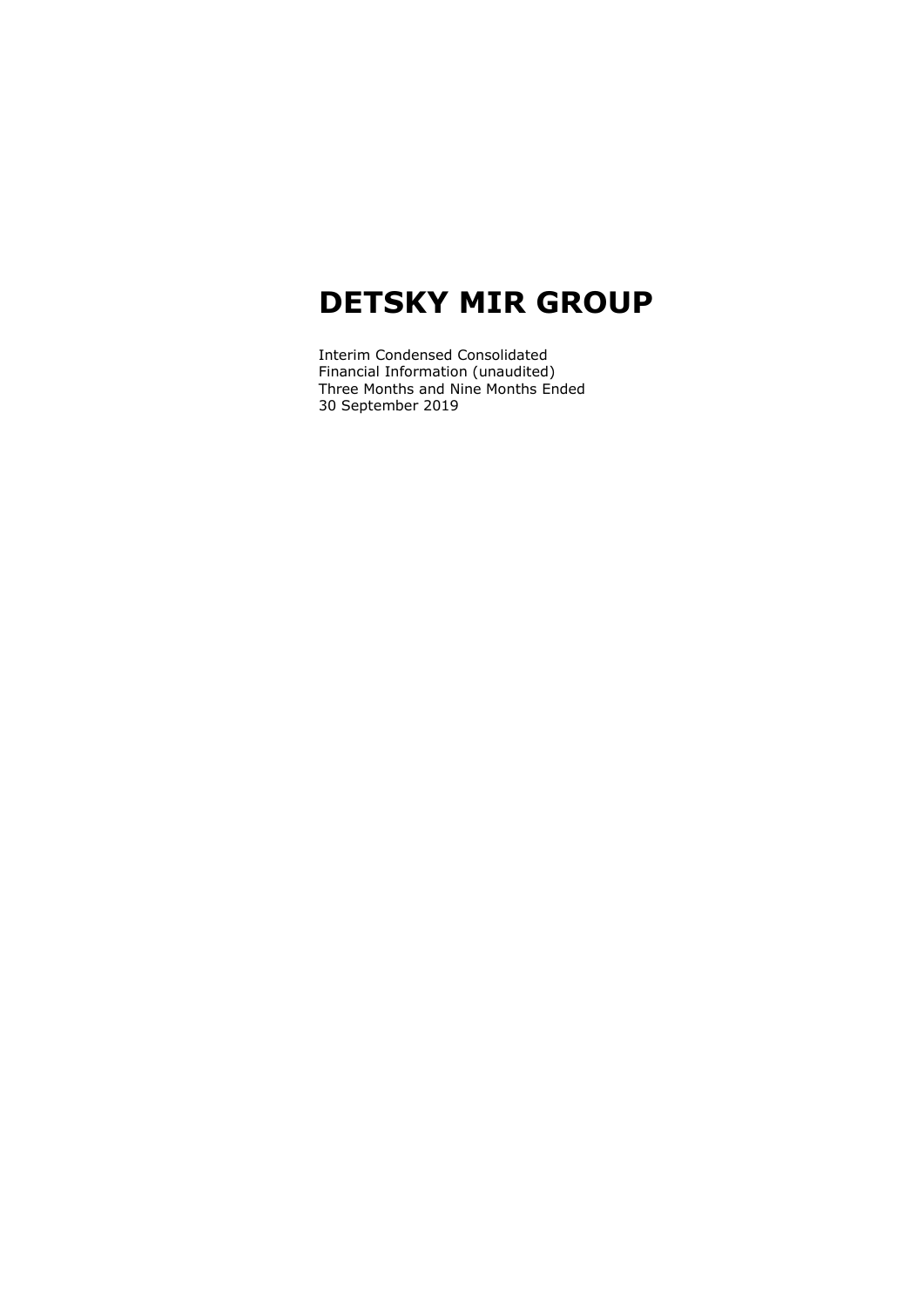# **TABLE OF CONTENTS**

|                                                                                                                                                                                                                            | <b>Pages</b>   |
|----------------------------------------------------------------------------------------------------------------------------------------------------------------------------------------------------------------------------|----------------|
| STATEMENT OF MANAGEMENT'S RESPONSIBILITIES FOR THE PREPARATION AND APPROVAL<br>OF THE INTERIM CONDENSED CONSOLIDATED FINANCIAL INFORMATION<br>FOR THE THREE MONTHS AND THE NINE MONTHS ENDED 30 SEPTEMBER 2019 (UNAUDITED) | 1              |
| REPORT ON REVIEW OF INTERIM CONDENSED<br>CONSOLIDATED FINANCIAL INFORMATION                                                                                                                                                | 2              |
| INTERIM CONDENSED CONSOLIDATED FINANCIAL INFORMATION<br>FOR THE THREE MONTHS AND THE NINE MONTHS ENDED 30 SEPTEMBER 2019 (UNAUDITED):                                                                                      |                |
| Interim condensed consolidated statement of profit or loss and other comprehensive income                                                                                                                                  | 3              |
| Interim condensed consolidated statement of financial position                                                                                                                                                             | $\overline{4}$ |
| Interim condensed consolidated statement of changes in equity                                                                                                                                                              | 5              |
| Interim condensed consolidated statement of cash flows                                                                                                                                                                     | 6              |
| Notes to the interim condensed consolidated financial information                                                                                                                                                          | 7-18           |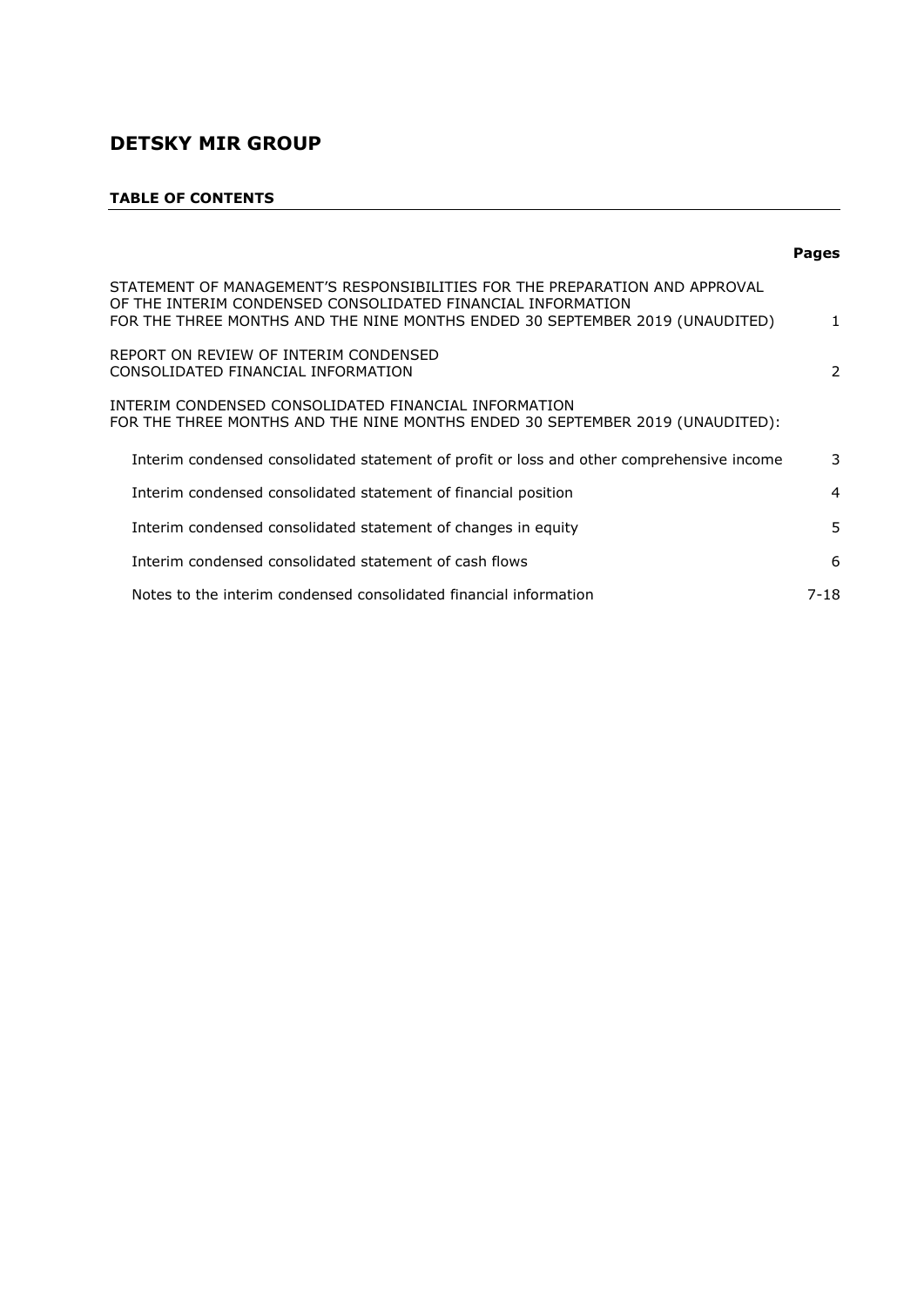#### **STATEMENT OF MANAGEMENT'S RESPONSIBILITIES FOR THE PREPARATION AND APPROVAL OF THE INTERIM CONDENSED CONSOLIDATED FINANCIAL INFORMATION FOR THE THREE MONTHS AND THE NINE MONTHS ENDED 30 SEPTEMBER 2019 (UNAUDITED)**

Management is responsible for the preparation of the interim condensed consolidated financial information that presents fairly the consolidated financial position of Public Joint Stock Company "Detsky Mir" (hereinafter, the "Company") and its subsidiaries (hereinafter, the "Group" or "Detsky Mir Group") as at 30 September 2019, and the consolidated results of its operations for the three months and the nine months then ended, cash flows and changes in equity for the nine months then ended, in compliance with International Accounting Standard 34 "Interim Financial Reporting" (hereinafter,"IAS 34").

In preparing the interim condensed consolidated financial information, management is responsible for:

- Properly selecting and applying accounting policies;
- Presenting information, including accounting policies, in manner that provides relevant, reliable, comparable and understandable information;
- Providing additional disclosures when compliance with the specific requirements in IFRSs are insufficient to enable users to understand the impact of particular transactions, other events and conditions on the Group's consolidated financial position and financial performance;
- Making an assessment of the Group's ability to continue as a going concern.

Management is also responsible for:

- Designing, implementing and maintaining an effective and sound system of internal controls throughout the Group;
- Maintaining adequate accounting records that are sufficient to show and explain the Group's transactions and disclose with reasonable accuracy at any time the consolidated financial position of the Group, and which enable them to ensure that the interim condensed consolidated financial information of the Group complies with IAS 34;
- Maintaining statutory accounting records in compliance with local legislation and accounting standards of the jurisdictions the Group's subsidiaries are operating in;
- Taking such steps as are reasonably available to them to safeguard the assets of the Group; and
- Preventing and detecting fraud and other irregularities.

The interim condensed consolidated financial information of the Group for the three months and the nine months ended 30 September 2019 was approved on 14 November 2019.

**V.S. Chirakhov A.S. Garmanova** Chief Executive Officer Chief Financial Officer PJSC Detsky Mir PJSC Detsky Mir

 $\overline{\phantom{a}}$  ,  $\overline{\phantom{a}}$  ,  $\overline{\phantom{a}}$  ,  $\overline{\phantom{a}}$  ,  $\overline{\phantom{a}}$  ,  $\overline{\phantom{a}}$  ,  $\overline{\phantom{a}}$  ,  $\overline{\phantom{a}}$  ,  $\overline{\phantom{a}}$  ,  $\overline{\phantom{a}}$  ,  $\overline{\phantom{a}}$  ,  $\overline{\phantom{a}}$  ,  $\overline{\phantom{a}}$  ,  $\overline{\phantom{a}}$  ,  $\overline{\phantom{a}}$  ,  $\overline{\phantom{a}}$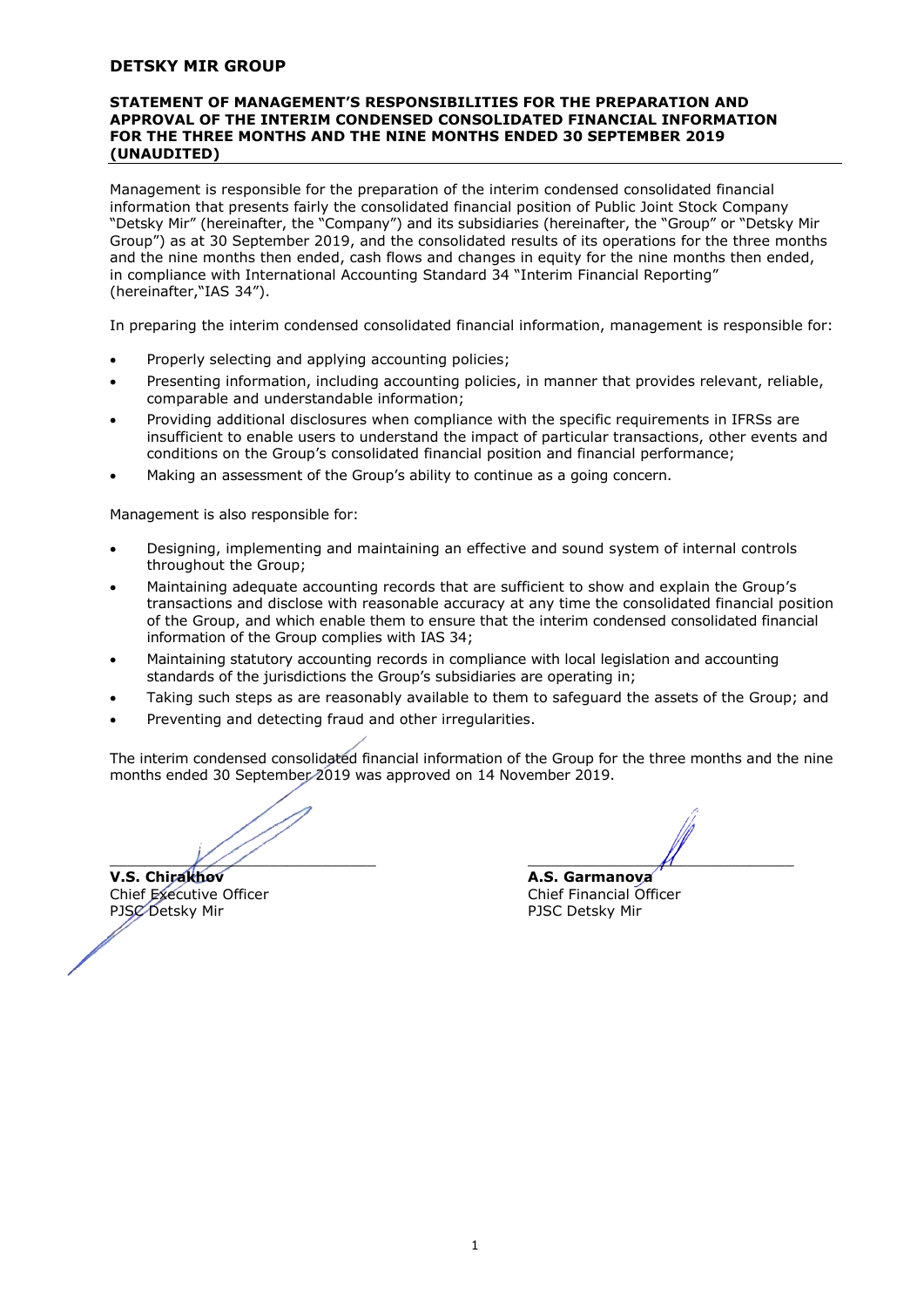# **Deloitte.**

AO Deloitte & Touche CIS 5 Lesnaya Street Moscow, 125047, Russia

Tel: +7 (495) 787 06 00 Fax: +7 (495) 787 06 01 deloitte.ru

## **REPORT ON REVIEW OF INTERIM CONDENSED CONSOLIDATED FINANCIAL INFORMATION**

To: Board of Directors and Shareholders of Public Joint Stock Company "Detsky Mir"

#### **Introduction**

We have reviewed the accompanying interim condensed consolidated statement of financial position of Public Joint Stock Company "Detsky Mir" (hereinafter, the "Company") and its subsidiaries (hereinafter, the "Group") as at 30 September 2019 and the related interim condensed consolidated statements of profit or loss and other comprehensive income for the three and nine months then ended, changes in equity and cash flows for the nine months then ended, and the summary of significant accounting policies and other explanatory notes (the "interim condensed consolidated financial information"). Management is responsible for the preparation and presentation of this interim condensed consolidated financial information in accordance with International Accounting Standard 34 "Interim Financial Reporting" ("IAS 34"). Our responsibility is to express a conclusion on this interim condensed consolidated financial information based on our review.

#### **Scope of Review**

We conducted our review in accordance with International Standard on Review Engagements 2410 "Review of Interim Financial Information Performed by the Independent Auditor of the Entity". A review of interim condensed consolidated financial information consists of making inquiries, primarily of persons responsible for financial and accounting matters, and applying analytical and other review procedures. A review is substantially less in scope than an audit conducted in accordance with International Standards on Auditing and consequently does not enable us to obtain assurance that we would become aware of all significant matters that might be identified in an audit. Accordingly, we do not express an audit opinion.

#### **Conclusion**

Based on our review, nothing has come to our attention that causes us to believe that the accompanying interim condensed consolidated financial information does not present fairly, in all material respects, the consolidated financial position of the Group as at 30 September 2019, and its consolidated financial performance for the three and nine months then ended and its consolidated cash flows for the nine months then ended in accordance with IAS 34 *Interim Financial Reporting*.



Audit Firm: AO "Deloitte & Touche CIS"

Certificate of state registration № 018.482, issued by the Moscow Registration Chamber on 30.10.1992.

Primary State Registration Number: 1027700425444

Certificate of registration in the Unified State Register № 77 004840299 of 13.11.2002, issued by Moscow Interdistrict Inspectorate of the Russian Ministry of Taxation № 39.

Member of Self-regulated organization of auditors "Russian Union of auditors" (Association), ORNZ 11603080484.

Deloitte refers to one or more of Deloitte Touche Tohmatsu Limited, a UK private company limited by guarantee ("DTTL"), its network of member firms, and their related entities. DTTL<br>and each of its member firms are legally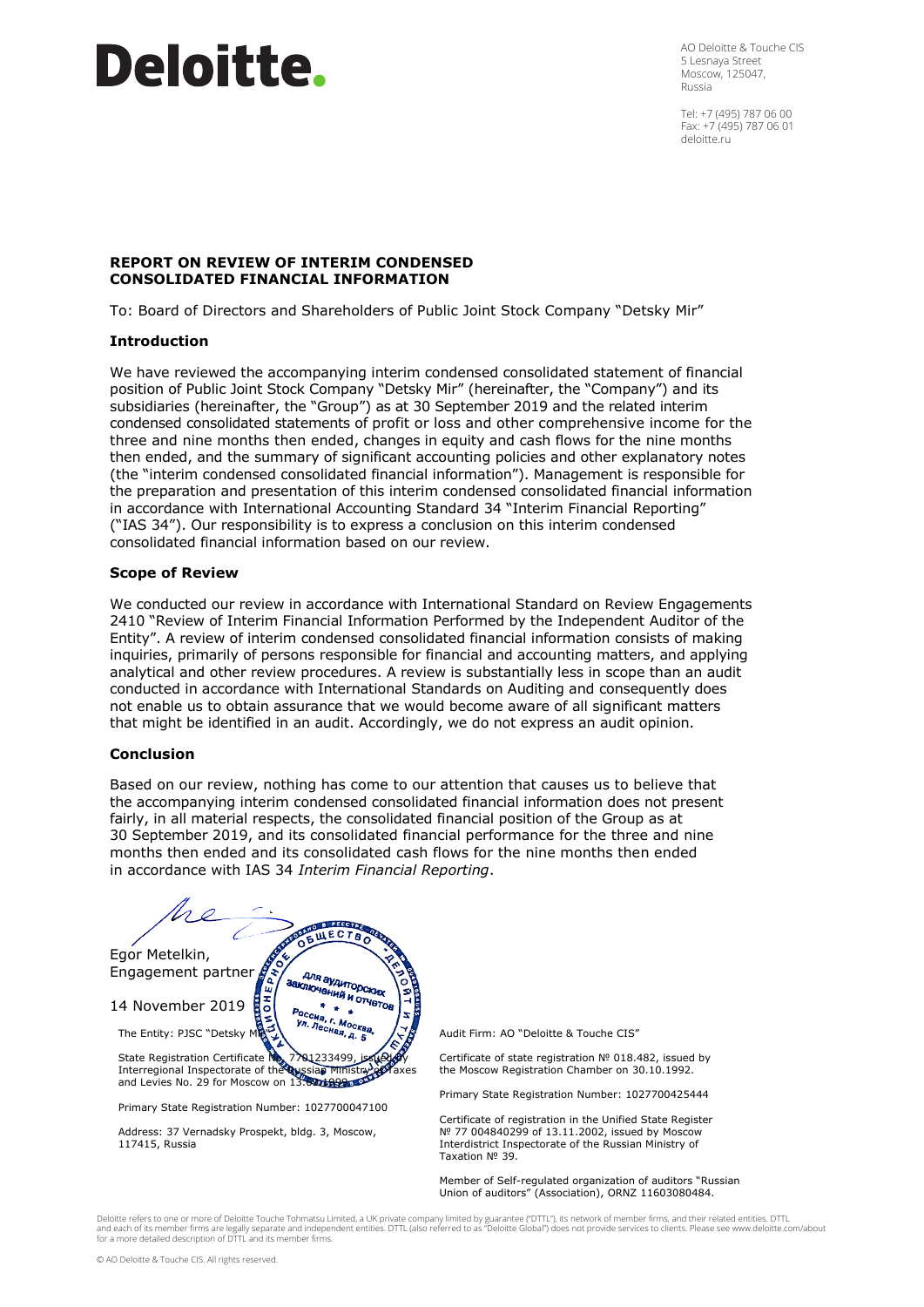#### **INTERIM CONDENSED CONSOLIDATED STATEMENT OF PROFIT OR LOSS AND OTHER COMPREHENSIVE INCOME FOR THE THREE MONTHS AND THE NINE MONTHS ENDED 30 SEPTEMBER 2019 (UNAUDITED)**

*(in millions of Russian Rubles, except earnings per share)*

|                                                                                                                       |              |                        | For the nine months ended                                   |                     | For the three months ended    |
|-----------------------------------------------------------------------------------------------------------------------|--------------|------------------------|-------------------------------------------------------------|---------------------|-------------------------------|
|                                                                                                                       | <b>Notes</b> | 2019                   | 30 September 30 September 30 September 30 September<br>2018 | 2019                | 2018                          |
| Revenue                                                                                                               | 3            | 89,850                 | 76,566                                                      | 33,951              | 28,450                        |
| Cost of sales                                                                                                         |              | (61, 573)              | (51, 542)                                                   | (23, 265)           | (18, 961)                     |
| <b>GROSS PROFIT</b>                                                                                                   |              | 28,277                 | 25,024                                                      | 10,686              | 9,489                         |
| Selling, general and administrative<br>expenses<br>Other operating expenses, net                                      | 4            | (19, 863)<br>(8)       | (17, 977)<br>(23)                                           | (6,990)<br>(10)     | (5,948)<br>(10)               |
| <b>OPERATING PROFIT</b>                                                                                               |              | 8,406                  | 7,024                                                       | 3,686               | 3,531                         |
| Finance income<br>Finance expense<br>Foreign exchange (loss)/gain, net                                                | 5            | 8<br>(3, 583)<br>(194) | 6<br>(3,087)<br>175                                         | 2<br>(1, 161)<br>92 | $\overline{4}$<br>(750)<br>32 |
| <b>PROFIT BEFORE INCOME TAX</b>                                                                                       |              | 4,637                  | 4,118                                                       | 2,619               | 2,817                         |
| Income tax expense                                                                                                    |              | (555)                  | (718)                                                       | (471)               | (448)                         |
| <b>PROFIT FOR THE PERIOD</b>                                                                                          |              | 4,082                  | 3,400                                                       | 2,148               | 2,369                         |
| <b>Other comprehensive</b><br>income/(loss):                                                                          |              |                        |                                                             |                     |                               |
| Items that may be reclassified<br>subsequently to profit or loss<br>Effect of translation to presentation<br>currency |              | 41                     | (9)                                                         | (4)                 | 7                             |
| <b>TOTAL COMPREHENSIVE INCOME</b><br><b>FOR THE PERIOD</b>                                                            |              | 4,123                  | 3,391                                                       | 2,144               | 2,376                         |
| <b>Earnings per share</b>                                                                                             |              |                        |                                                             |                     |                               |
| Weighted average number of shares<br>outstanding, basic and diluted                                                   |              | 735,731,244            | 738,107,968                                                 | 735,504,456         | 738,030,812                   |
| Earnings per share, basic and diluted<br>(in Russian Rubles per share)                                                |              | 5.55                   | 4.61                                                        | 2.92                | 3.21                          |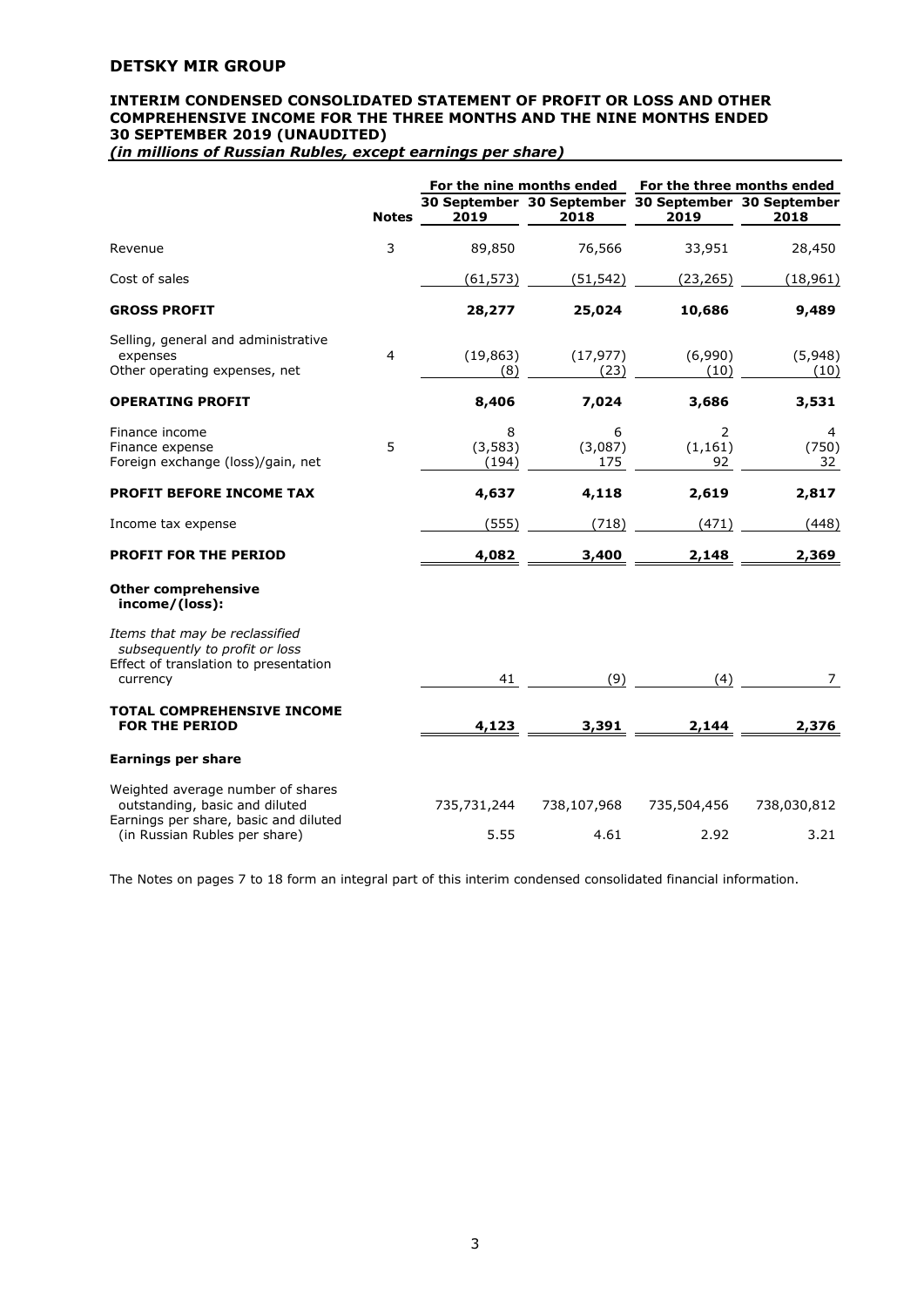# **INTERIM CONDENSED CONSOLIDATED STATEMENT OF FINANCIAL POSITION AS AT 30 SEPTEMBER 2019 (UNAUDITED)**

*(in millions of Russian Rubles)*

|                                                                  | <b>Notes</b>     | 30 September<br>2019 | 31 December<br>2018 |
|------------------------------------------------------------------|------------------|----------------------|---------------------|
| <b>ASSETS</b>                                                    |                  |                      |                     |
| <b>NON-CURRENT ASSETS:</b>                                       |                  |                      |                     |
| Property, plant and equipment                                    | 6                | 9,580                | 9,226               |
| Intangible assets                                                | $\boldsymbol{6}$ | 1,422                | 1,255               |
| Right-of-use assets                                              | 7                | 30,258               | 29,606              |
| Deferred tax assets                                              |                  | 1,812                | 1,858               |
| Other non-current assets                                         |                  | 118                  | 133                 |
| <b>Total non-current assets</b>                                  |                  | 43,190               | 42,078              |
| <b>CURRENT ASSETS:</b>                                           |                  |                      |                     |
| Inventories                                                      | 8                | 35,233               | 35,063              |
| Trade receivables                                                |                  | 3,729                | 4,473               |
| Advances paid and other receivables                              |                  | 1,006                | 2,038               |
| Prepaid income tax                                               |                  | 61                   | 1                   |
| Cash and cash equivalents                                        | 9                | 717                  | 3,335               |
| <b>Total current assets</b>                                      |                  | 40,746               | 44,910              |
| <b>TOTAL ASSETS</b>                                              |                  | 83,936               | 86,988              |
|                                                                  |                  |                      |                     |
| <b>EQUITY AND LIABILITIES</b>                                    |                  |                      |                     |
| <b>EQUITY:</b>                                                   |                  |                      |                     |
| Share capital                                                    |                  | 1                    | 1                   |
| Treasury shares                                                  | 10               | (319)                | (214)               |
| Additional paid-in capital                                       |                  | 5,793                | 5,793               |
| Accumulated deficit                                              |                  | (5, 554)             | (6,609)             |
| Currency translation reserve                                     |                  | 128                  | 87                  |
| Total equity/(equity deficit)                                    |                  | 49                   | (942)               |
| <b>NON-CURRENT LIABILITIES:</b>                                  |                  |                      |                     |
| Lease liabilities                                                | 12               | 25,274               | 23,706              |
| Long-term loans and borrowings                                   | 13               | 5,980                | 8,928               |
| Deferred tax liabilities                                         |                  | 100                  | 152                 |
| <b>Total non-current liabilities</b>                             |                  | 31,354               | 32,786              |
| <b>CURRENT LIABILITIES:</b>                                      |                  |                      |                     |
| Trade payables                                                   |                  | 26,452               | 29,747              |
| Short-term loans and borrowings and current portion of long-term |                  |                      |                     |
|                                                                  |                  |                      |                     |
| loans and borrowings<br>Lease liabilities                        | 13<br>12         | 14,926<br>6,436      | 12,542<br>6,840     |
| Advances received, other payables and accrued expenses           | 14               | 4,175                | 4,938               |
| Deferred revenue                                                 |                  | 524                  |                     |
| Income tax payable                                               |                  | 20                   | 720<br>357          |
| <b>Total current liabilities</b>                                 |                  | 52,533               | 55,144              |
| <b>Total liabilities</b>                                         |                  |                      |                     |
|                                                                  |                  | 83,887               | 87,930              |
| TOTAL EQUITY AND LIABILITIES                                     |                  | 83,936               | 86,988              |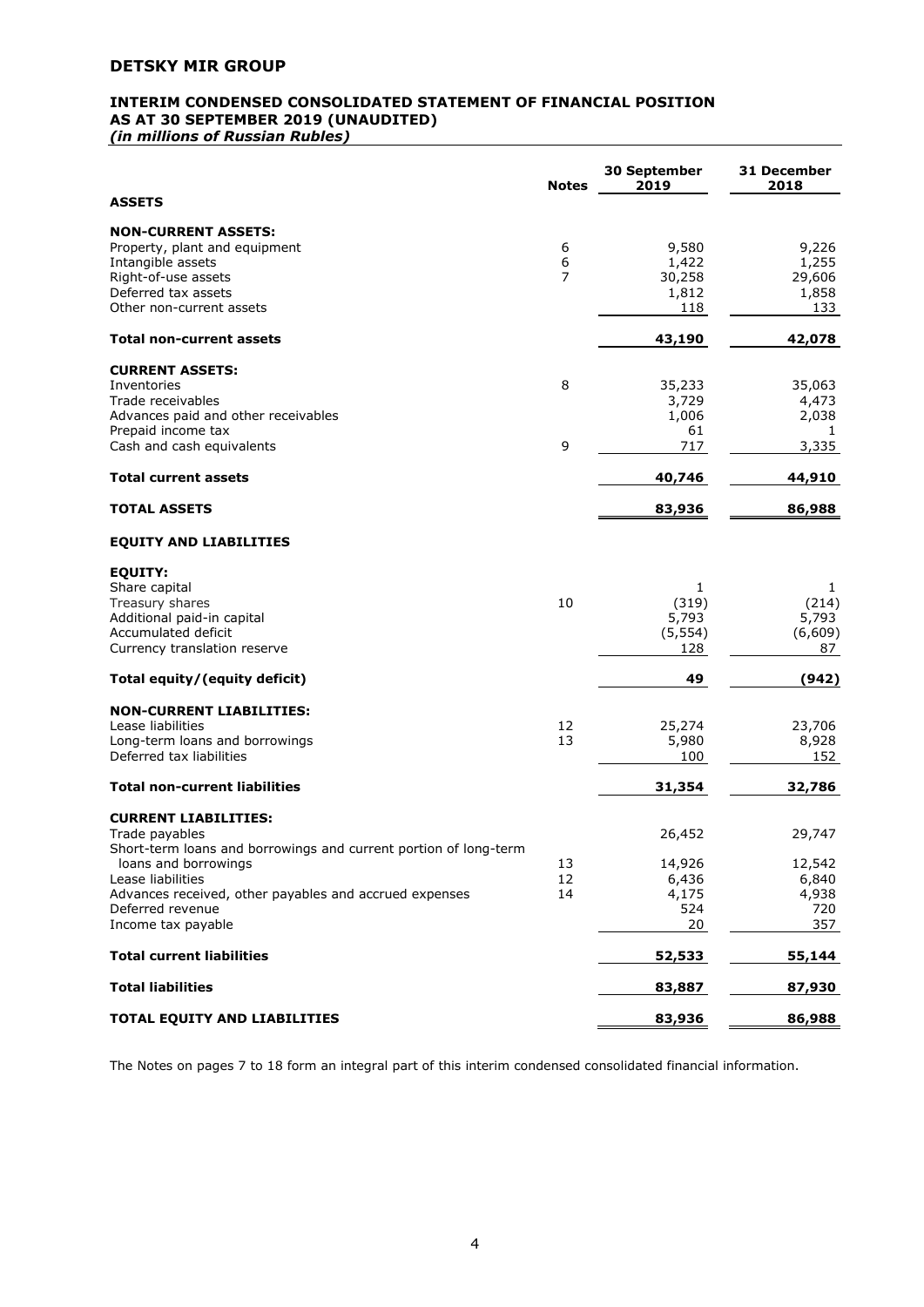#### **INTERIM CONDENSED CONSOLIDATED STATEMENT OF CHANGES IN EQUITY FOR THE NINE MONTHS ENDED 30 SEPTEMBER 2019 (UNAUDITED)** *(in millions of Russian Rubles)*

|                                                                                                                                         | <b>Share</b><br>capital | <b>Treasury</b><br>shares | <b>Additional</b><br>paid-in capital | Accumulated<br>deficit | <b>Currency</b><br>translation<br>reserve | <b>Total</b>                   |
|-----------------------------------------------------------------------------------------------------------------------------------------|-------------------------|---------------------------|--------------------------------------|------------------------|-------------------------------------------|--------------------------------|
| Balance as at 1 January 2018                                                                                                            |                         | (60)                      | 5,793                                | (6, 386)               | 130                                       | (522)                          |
| Profit for the period<br>Other comprehensive loss                                                                                       |                         |                           |                                      | 3,400                  | (9)                                       | 3,400<br>(9)                   |
| Total comprehensive income for the period                                                                                               |                         |                           |                                      | 3,400                  | (9)                                       | 3,391                          |
| Share-based compensation (Note 15)<br>Purchase of treasury shares (Note 10)<br>Sale of treasury shares (Note 10)<br>Dividends (Note 11) |                         | (146)<br>38               |                                      | 145<br>(2,864)         |                                           | 145<br>(146)<br>38<br>(2, 864) |
| Balance as at 30 September 2018                                                                                                         |                         | (168)                     | 5,793                                | (5,705)                | <u>121</u>                                | <u>42</u>                      |
| Balance as at 1 January 2019                                                                                                            |                         | (214)                     | 5,793                                | (6, 609)               | 87                                        | (942)                          |
| Profit for the period<br>Other comprehensive income                                                                                     |                         |                           |                                      | 4,082                  | 41                                        | 4,082<br>41                    |
| Total comprehensive income for the period                                                                                               |                         |                           | $\overline{\phantom{a}}$             | 4,082                  | 41                                        | 4,123                          |
| Share-based compensation (Note 15)<br>Purchase of treasury shares (Note 10)<br>Sale of treasury shares (Note 10)<br>Dividends (Note 11) |                         | (139)<br>34               |                                      | 247<br>(3, 274)        |                                           | 247<br>(139)<br>34<br>(3, 274) |
| <b>Balance as at 30 September 2019</b>                                                                                                  |                         | (319)                     | 5,793                                | (5, 554)               | 128                                       | 49                             |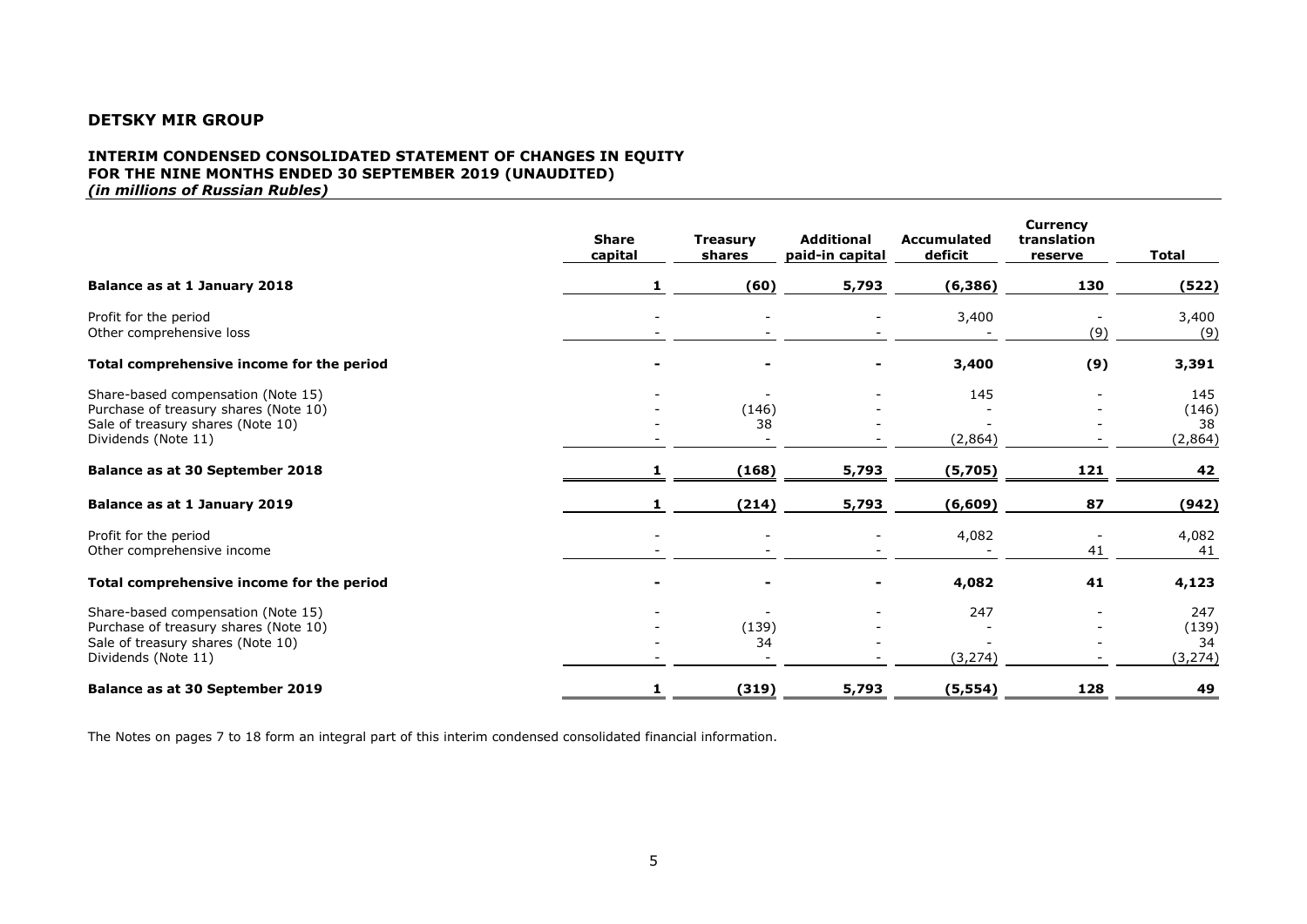#### **INTERIM CONDENSED CONSOLIDATED STATEMENT OF CASH FLOWS FOR THE NINE MONTHS ENDED 30 SEPTEMBER 2019 (UNAUDITED)** *(in millions of Russian Rubles)*

|                                                                                                               | For the nine months ended |                      |
|---------------------------------------------------------------------------------------------------------------|---------------------------|----------------------|
|                                                                                                               | 30 September<br>2019      | 30 September<br>2018 |
| <b>OPERATING ACTIVITIES:</b>                                                                                  |                           |                      |
| Profit for the period                                                                                         | 4,082                     | 3,400                |
| Adjustments for:                                                                                              |                           |                      |
| Depreciation and amortization expense                                                                         | 7,431                     | 6,851                |
| Finance expense                                                                                               | 3,583                     | 3,087                |
| Write-offs of merchandise inventories relating to shrinkage and                                               |                           |                      |
| write-down to net realizable value                                                                            | 760                       | 616                  |
| Income tax expense recognized in profit or loss                                                               | 555                       | 718                  |
| Expense on equity-settled share-based compensation                                                            | 247                       | 145                  |
| Foreign exchange loss/(gain), net                                                                             | 194                       | (175)                |
| Finance income                                                                                                | (8)                       | (6)                  |
| Gain on disposal of non-current assets<br>Bad debts written-off and change in allowance for credit losses for | (21)                      | (2)                  |
| doubtful accounts                                                                                             | (38)                      | 4                    |
| Changes in working capital:                                                                                   |                           |                      |
| Decrease in trade receivables                                                                                 | 744                       | 135                  |
| Decrease in advances paid and other receivables                                                               | 746                       | 53                   |
| Increase in inventories                                                                                       | (913)                     | (5, 373)             |
| (Decrease)/increase in trade payables                                                                         | (3, 256)                  | 157                  |
| Decrease in advances received, other payables and accrued expenses<br>(Decrease)/increase in deferred revenue | (876)<br>(196)            | (1,779)<br>138       |
| Cash generated by operations                                                                                  | 13,034                    | 7,969                |
| Interest paid                                                                                                 | (3, 194)                  | (2,896)              |
| Interest received                                                                                             | 3                         |                      |
| Income taxes paid                                                                                             | (957)                     | (618)                |
| Net cash generated by operating activities                                                                    | 8,886                     | 4,458                |
| <b>INVESTING ACTIVITIES:</b>                                                                                  |                           |                      |
| Payments for property, plant and equipment                                                                    | (2,027)                   | (1, 188)             |
| Payments for intangible assets                                                                                | (539)                     | (95)                 |
| Proceeds from disposal of property, plant and equipment                                                       | 22                        |                      |
| Net cash used in investing activities                                                                         | (2, 544)                  | (1, 283)             |
| <b>FINANCING ACTIVITIES:</b>                                                                                  |                           |                      |
| Purchase of treasury shares                                                                                   | (139)                     | (146)                |
| Sale of treasury shares                                                                                       | 34                        | 38                   |
| Proceeds from loans and borrowings<br>Repayment of loans and borrowings                                       | 50,190<br>(50, 754)       | 36,642<br>(32,616)   |
| Dividends paid                                                                                                | (3, 274)                  | (4,007)              |
| Lease payments                                                                                                | (5,017)                   | (4,762)              |
| Net cash used in financing activities                                                                         | (8,960)                   | (4, 851)             |
| NET DECREASE IN CASH AND CASH EQUIVALENTS                                                                     | (2,618)                   | (1,676)              |
| CASH AND CASH EQUIVALENTS, beginning of the period                                                            | 3,335                     | 3,155                |
| CASH AND CASH EQUIVALENTS, end of the period                                                                  | 717                       | 1,479                |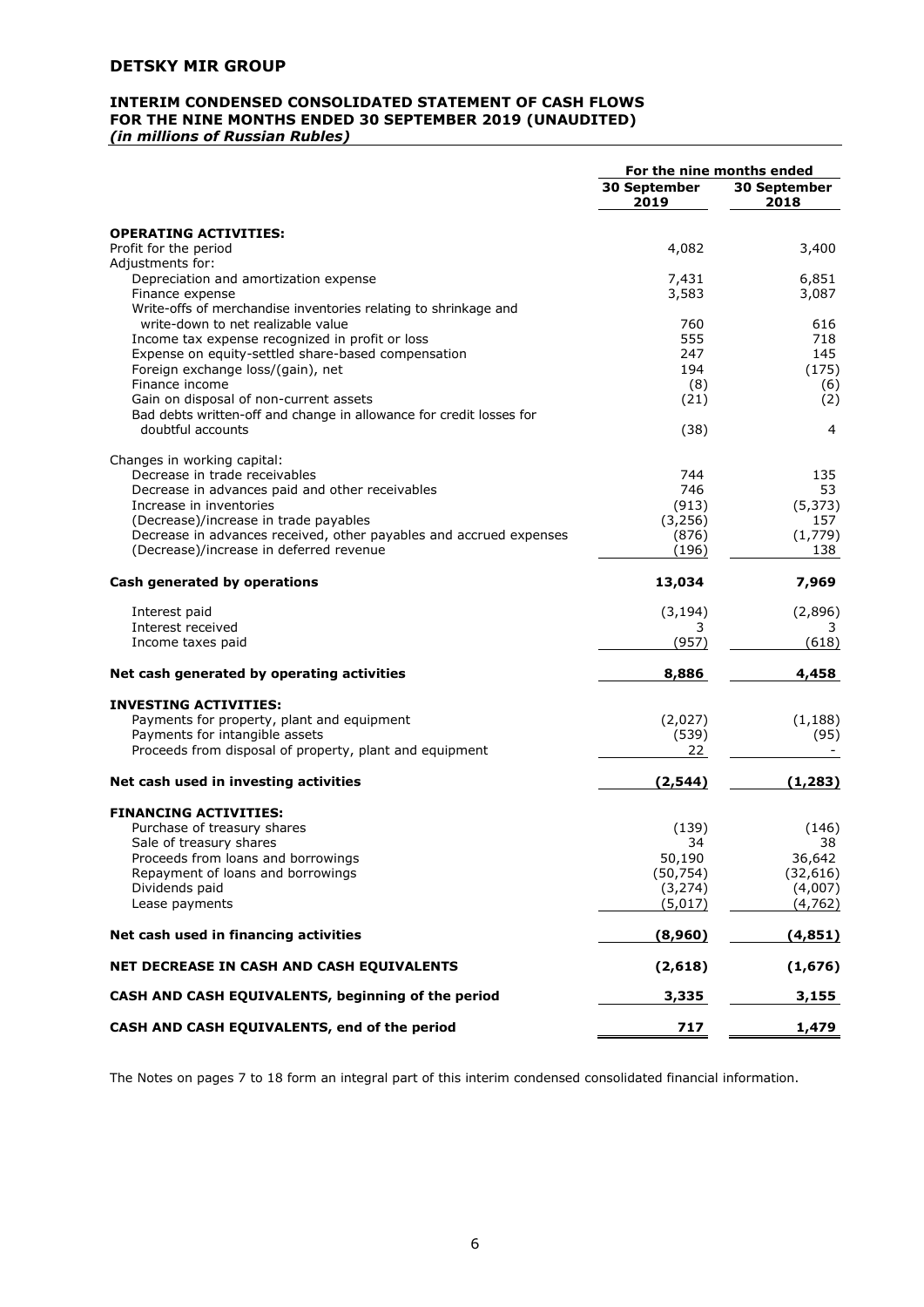# **NOTES TO THE INTERIM CONDENSED CONSOLIDATED FINANCIAL INFORMATION FOR THE THREE MONTHS AND THE NINE MONTHS ENDED 30 SEPTEMBER 2019 (UNAUDITED)**

*(in millions of Russian Rubles)*

#### **1. GENERAL INFORMATION**

PJSC "Detsky Mir" (hereinafter, the "Company") together with its subsidiaries (hereinafter, the "Group") is the largest retail chain in the children's products market in the Russian Federation (hereinafter, "RF"). The Company is registered in the Unified State Register of Legal Entities under the laws of the Russian Federation (State Registration Certificate No. 1027700047100). The Company's address is 3/6 3-Niznelikhoborsky Proezd, Moscow 127238.

The primary activity of the Group is the sale of children's clothing and products through retail stores and its online store, and the Group develops pet goods sales through retail stores and its online store as well. During the three months and the nine months ended 30 September 2019 and as at 30 September 2019 the Group operated "Detsky Mir" branded stores in Russia and Kazakhstan, Early Learning Centre (hereinafter, the "ELC") branded retail stores in Russia, and "Zoozavr" branded retail stores in Russia. In February 2019 the Group launched its retail activity under "Detsky Mir" brand in the Republic of Belarus.

The registered shareholders of the Company and their effective ownership were as follows, as at each period end:

|                                    | <b>30 September</b><br>2019, % | 31 December<br>2018, % |  |
|------------------------------------|--------------------------------|------------------------|--|
| PJSFC Sistema and its subsidiaries | 52.028                         | 52.099                 |  |
| Floette Holdings Limited 1, 2      | 7.016                          | 7.016                  |  |
| Exarzo Holdings Limited 1, 2       | 7.016                          | 7.016                  |  |
| Other shareholders                 | 33.940                         | 33.869                 |  |
| Total                              | 100                            | 100                    |  |
|                                    |                                |                        |  |

<sup>1</sup> Represent the interests of the "Russian-Chinese investment Fund".

<sup>2</sup> Including shares on the account of nominal holder.

As at 30 September 2019 and 31 December 2018 the ultimate controlling party of the Company was Mr. Vladimir Evtushenkov.

The ownership interest of the Group and the proportion of its voting power in its major operating subsidiaries was as follows, as at each period end:

|                                       | Ownership interest and<br>proportion of voting power |                        |  |
|---------------------------------------|------------------------------------------------------|------------------------|--|
| <b>Subsidiaries</b>                   | <b>30 September</b><br>2019, %                       | 31 December<br>2018, % |  |
| LLP Detsky Mir Kazakhstan, Kazakhstan | 100                                                  | 100                    |  |
| LLC Kub-Market, RF                    | 100                                                  | 100                    |  |
| LLC Detmir BEL, Belarus               | 100                                                  | 100                    |  |

As at 30 September 2019 and 31 December 2018, the Group does not have non-wholly owned subsidiaries that have material non-controlling interests to the Group.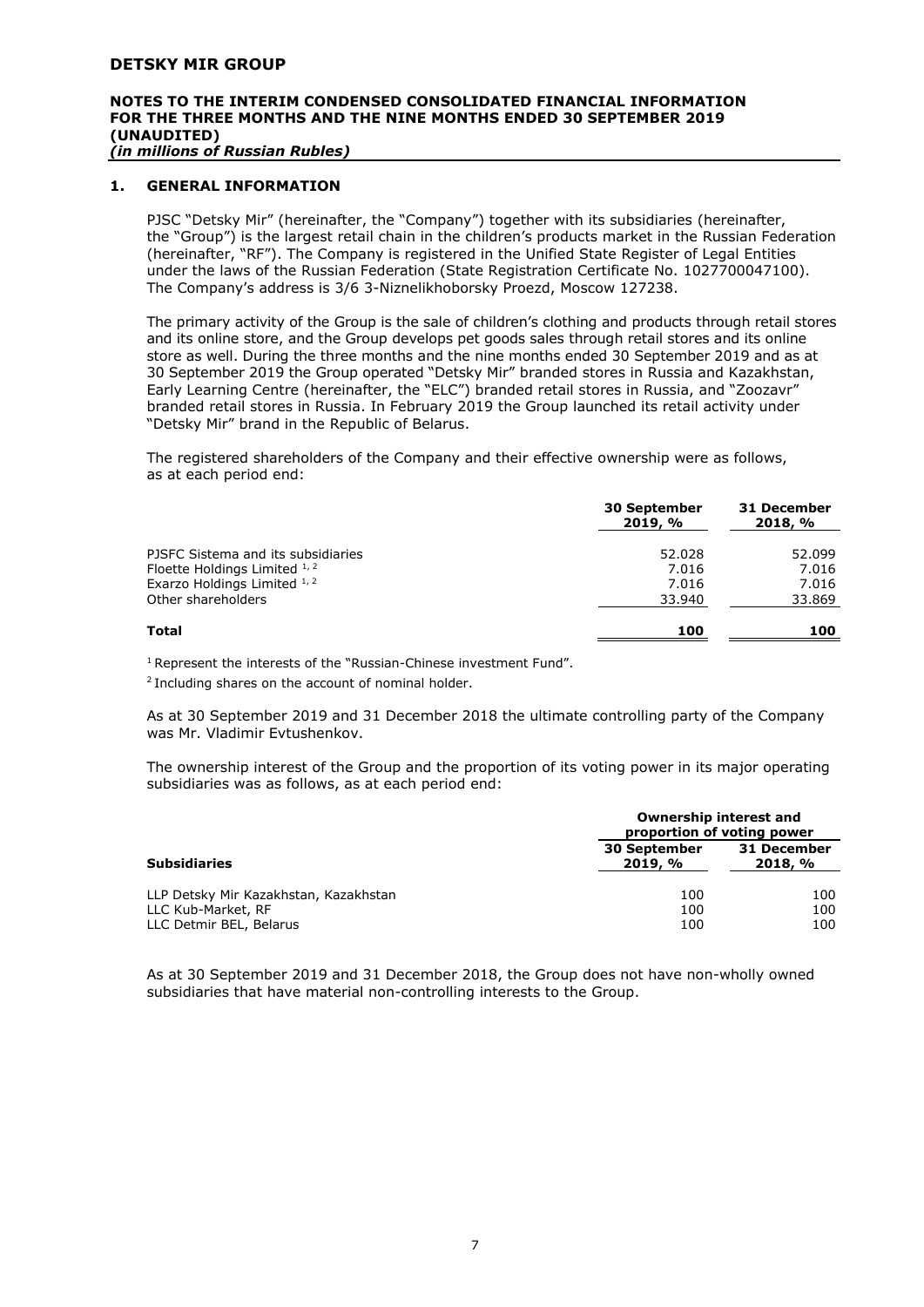#### **NOTES TO THE INTERIM CONDENSED CONSOLIDATED FINANCIAL INFORMATION FOR THE THREE MONTHS AND THE NINE MONTHS ENDED 30 SEPTEMBER 2019 (UNAUDITED)** *(in millions of Russian Rubles)*

# **2. BASIS OF PREPARATION AND SIGNIFICANT ACCOUNTING POLICIES**

#### **Basis of Preparation**

The annual consolidated financial statements of PJSC "Detsky Mir" and its subsidiaries are prepared in accordance with International Financial Reporting Standards as issued by the International Accounting Standards Board (hereinafter, "IASB") (hereinafter, "IFRS"). This interim condensed consolidated financial information for the three months and the nine months ended 30 September 2019 has been prepared in accordance with International Accounting Standard 34 "Interim Financial Reporting" (hereinafter, "IAS 34").

The interim condensed consolidated financial information does not include all the information and disclosures required in the annual consolidated financial statements, and should be read in conjunction with the Group's annual consolidated financial statements for the year ended 31 December 2018.

*Functional and presentation currency* – The amounts in the interim condensed consolidated financial information are presented in Russian Rubles ("RUB"), which is the functional currency of the Company and its Russian subsidiaries. The functional currency of LLP Detsky Mir Kazakhstan is Kazakhstani Tenge, and the functional currency of LLC Detmir BEL is Belarusian Ruble.

*Seasonality of operations* – A significant portion of the Group's sales, profit and operating cash flows have historically been realized in the fiscal fourth quarter. As a result, results of operations for the three months and the nine months ended 30 September 2019 May fluctuate significantly based on many factors, including seasonal fluctuations in customer demand, product offerings, inventory levels and promotional activity. The results of operations for the three months and the nine months ended 30 September 2019 and cash flows for the nine months ended 30 September are not necessarily indicative of the results that may be expected for the full year.

**Income tax** – Income tax in the interim periods is accrued using the effective tax rate that would be applicable to expected total annual earnings.

#### **Significant accounting policies**

#### *Adoption of New Standards and Interpretations*

The accounting policies applied by the Group are consistent with those of the financial year ended as at 31 December 2018, except for the adoption of the new standards and interpretations.

From 1 January 2019, the Group has adopted the following new and amended standards and interpretations issued by the IASB and the International Financial Reporting Interpretations Committee ("IFRIC") of the IASB in the interim condensed consolidated financial information:

- IFRIC Interpretation 23 "Uncertainty over Income Tax Treatments";
- Amendments to IFRS 9 "Prepayment Features with Negative Compensation";
- Amendments to IAS 19 "Plan Amendment, Curtailment or Settlement";
- Annual Improvements to IFRS Standards 2015-2017 Cycle.

No new standards and interpretations adopted in 2019 had a material impact on the interim condensed consolidated financial information of the Group for the three months and the nine months ended 30 September 2019.

#### *Significant assumptions used in applying accounting policies and the sources of uncertainty in estimates*

In preparing this interim condensed consolidated financial information, the significant judgements made by management in applying the Group's accounting policies and the key sources of estimation uncertainty were consistent with those that applied to the Group's annual consolidated financial statements for the year ended 31 December 2018 prepared in accordance with IFRS except for those assumed by the change in accounting for allowance for slow-moving and obsolete inventories (Note 8).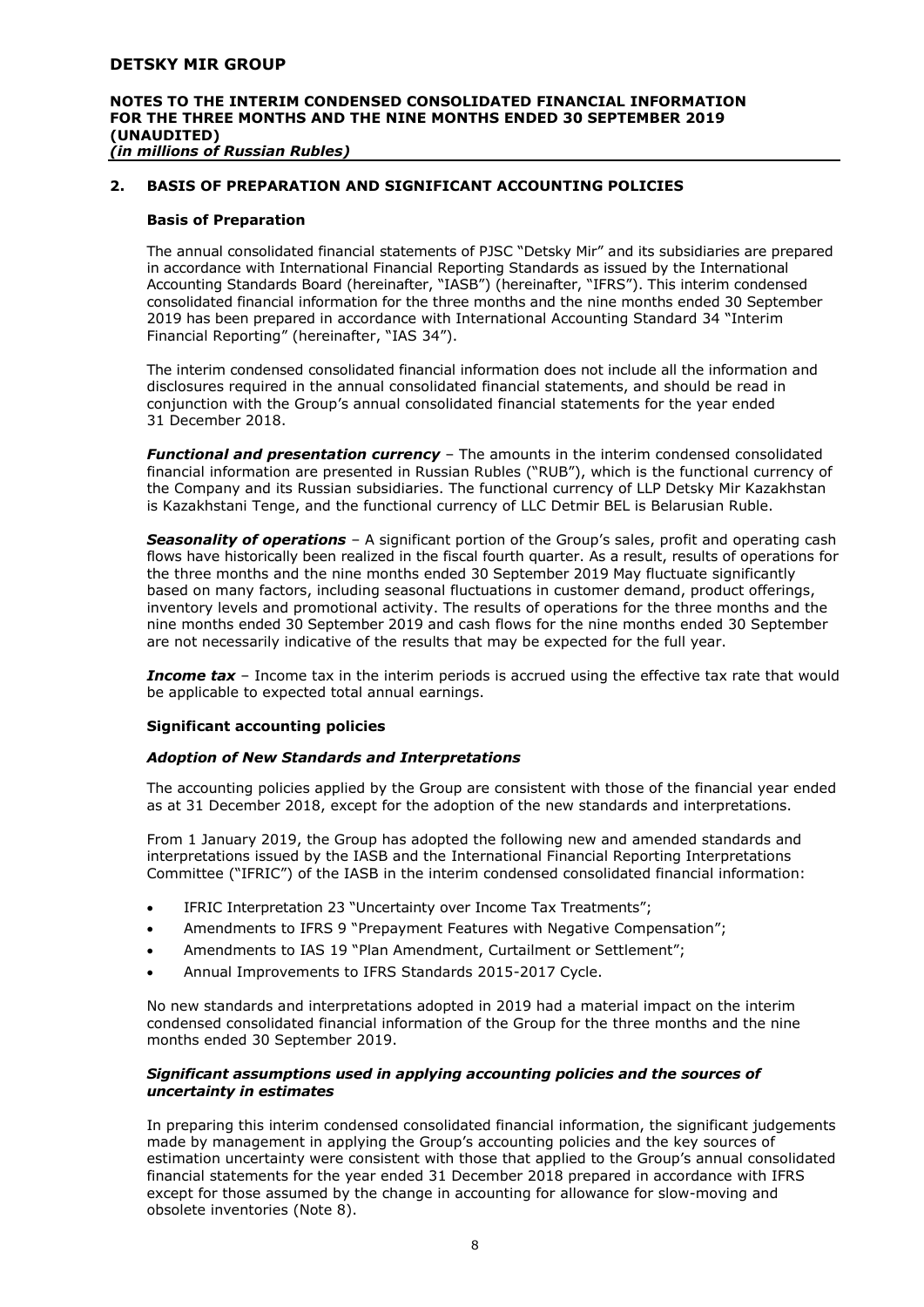*(in millions of Russian Rubles)*

#### **3. REVENUE**

The Group's revenue for the nine months and the three months ended 30 September 2019 and 2018 was as follows:

|                        |                             | For the nine months ended   |                      | For the three months ended  |
|------------------------|-----------------------------|-----------------------------|----------------------|-----------------------------|
|                        | <b>30 September</b><br>2019 | <b>30 September</b><br>2018 | 30 September<br>2019 | <b>30 September</b><br>2018 |
| Retail<br>Online store | 81,108<br>8,672             | 71,378<br>5,126             | 30,556<br>3,369      | 26,382<br>2,048             |
| Other                  | 70                          | 62                          | 26                   | 20                          |
| <b>Total</b>           | 89,850                      | 76,566                      | 33,951               | 28,450                      |

Revenue for sales of goods ordered via the online stores and picked up at Group's retail stores amounting to RUB 6,391 million and RUB 2,778 million for the nine months ended 30 September 2019 and 2018, respectively, is included within online store revenue (for the three months ended 30 September 2019 and 2018: RUB 2,536 million and 1,191 million, respectively).

Revenue from ELC-branded stores, presented within retail revenue line, for the nine months ended 30 September 2019 and 2018 amounted to RUB 617 million and RUB 549 million, respectively (for the three months ended 30 September 2019 and 2018: RUB 239 million and 200 million, respectively).

Revenue from the Group's stores located in Kazakhstan, presented within retail revenue line, comprised RUB 2,573 million and RUB 1,690 million for the nine months ended 30 September 2019 and 2018, respectively (for the three months ended 30 September 2019 and 2018: RUB 1,064 million and 704 million, respectively).

#### **4. SELLING, GENERAL AND ADMINISTRATIVE EXPENSES**

The Group's selling, general, administrative expenses for the nine months and the three months ended 30 September 2019 and 2018 were as follows:

|                                |                             | For the nine months ended |                             | For the three months ended  |
|--------------------------------|-----------------------------|---------------------------|-----------------------------|-----------------------------|
|                                | <b>30 September</b><br>2019 | 30 September<br>2018      | <b>30 September</b><br>2019 | <b>30 September</b><br>2018 |
| Payroll                        | 7,638                       | 6,704                     | 2,525                       | 2,262                       |
| Depreciation and amortization  | 7,431                       | 6,851                     | 2,556                       | 2,156                       |
| Rent and utilities             | 1,178                       | 1,046                     | 472                         | 331                         |
| <b>Bank services</b>           | 878                         | 696                       | 344                         | 252                         |
| Advertising and marketing      |                             |                           |                             |                             |
| expenses                       | 823                         | 902                       | 335                         | 331                         |
| Repair and maintenance         | 434                         | 356                       | 144                         | 125                         |
| Security expenses              | 310                         | 289                       | 108                         | 104                         |
| Promotional materials          | 299                         | 244                       | 111                         | 98                          |
| Software maintenance           | 270                         | 249                       | 93                          | 85                          |
| Consulting services            | 177                         | 167                       | 39                          | 46                          |
| Office equipment               | 107                         | 94                        | 30                          | 33                          |
| Communication expenses         | 100                         | 88                        | 34                          | 30                          |
| Travel expenses                | 61                          | 63                        | 24                          | 19                          |
| Stationery and other materials | 32                          | 27                        | 12                          | 8                           |
| Taxes (other than income tax)  | (79)                        | 103                       | 31                          | 37                          |
| Other                          | 204                         | 98                        | 132                         | 31                          |
| Total                          | 19,863                      | 17,977                    | 6,990                       | 5,948                       |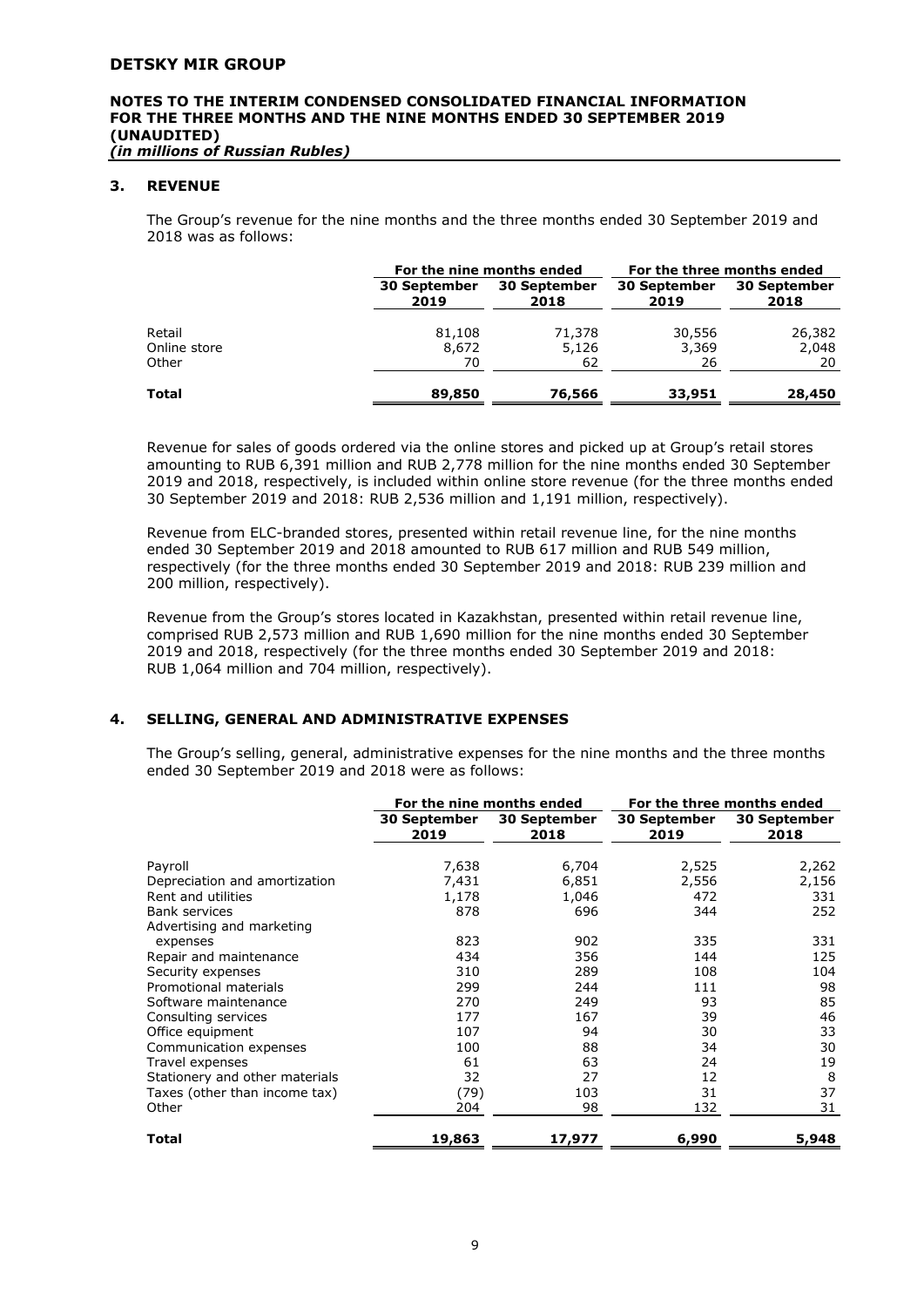*(in millions of Russian Rubles)*

#### **5. FINANCE EXPENSE**

The Group's finance expense for the nine months and the three months ended 30 September 2019 and 2018 was as follows:

|                                       |                             | For the nine months ended   | For the three month ended   |                      |
|---------------------------------------|-----------------------------|-----------------------------|-----------------------------|----------------------|
|                                       | <b>30 September</b><br>2019 | <b>30 September</b><br>2018 | <b>30 September</b><br>2019 | 30 September<br>2018 |
| Interest expense on lease liabilities | 1.797                       | 1,783                       | 539                         | 291                  |
| Interest expense on bank loans        | 1,368                       | 1,091                       | 438                         | 387                  |
| Interest expense on bonds             | 418                         | 213                         | 184                         | 72                   |
| <b>Total</b>                          | 3,583                       | 3,087                       | 1,161                       | 750                  |

# **6. PROPERTY, PLANT AND EQUIPMENT AND INTANGIBLE ASSETS**

During the nine months ended 30 September 2019, the Group incurred capital expenditures in the amount of RUB 1,899 million (for the nine months ended 30 September 2018: RUB 1,004 million), which mainly comprised purchase of trade premises, leasehold improvements and trade and warehouse equipment. During the three months ended 30 September 2019, the Group incurred capital expenditures in the amount of RUB 316 million (for the three months ended 30 September 2018: RUB 397 million), which mainly comprised purchase of leasehold improvements and trade and warehouse equipment.

The total amount of expenditure related to purchase of intangible assets comprised RUB 539 million and RUB 95 million for the nine months ended 30 September 2019 and 30 September 2018, respectively. The total amount of expenditure related to purchase of intangible assets comprised RUB 171 million and RUB 51 million for the three months ended 30 September 2019 and 30 September 2018, respectively. These amounts relate to licenses, which were acquired for ERP system and capitalized implementation costs.

#### **7. RIGHT-OF-USE ASSETS**

The Group leases retail premises, offices and warehouses (hereinafter, "leased premises and buildings") with average lease term of 6.9 years as at 30 September 2019 (31 December 2018: 6 years). Movements in the carrying amount of leased premises and buildings were as follows (movements of lease liabilities are presented in Note 12):

|                                                                                      | 2019           | 2018          |
|--------------------------------------------------------------------------------------|----------------|---------------|
| Cost                                                                                 |                |               |
| At 1 January                                                                         | 36,695         | 33,886        |
| New lease contracts and modification of existing lease contracts<br><b>Disposals</b> | 6,196<br>(207) | 1,165<br>(71) |
| At 30 September                                                                      | 42,684         | 34,980        |
|                                                                                      |                |               |
|                                                                                      | 2019           | 2018          |
| <b>Accumulated depreciation and impairment</b>                                       |                |               |
| At 1 January                                                                         | 7,089          |               |
| Depreciation expense<br><b>Disposals</b>                                             | 5,544<br>(207) | 5,274<br>(41) |
| At 30 September                                                                      | 12,426         | 5,233         |
| <b>Balance at 1 January</b>                                                          | 29,606         | 33,886        |
| <b>Balance at 30 September</b>                                                       | 30,258         | 29,747        |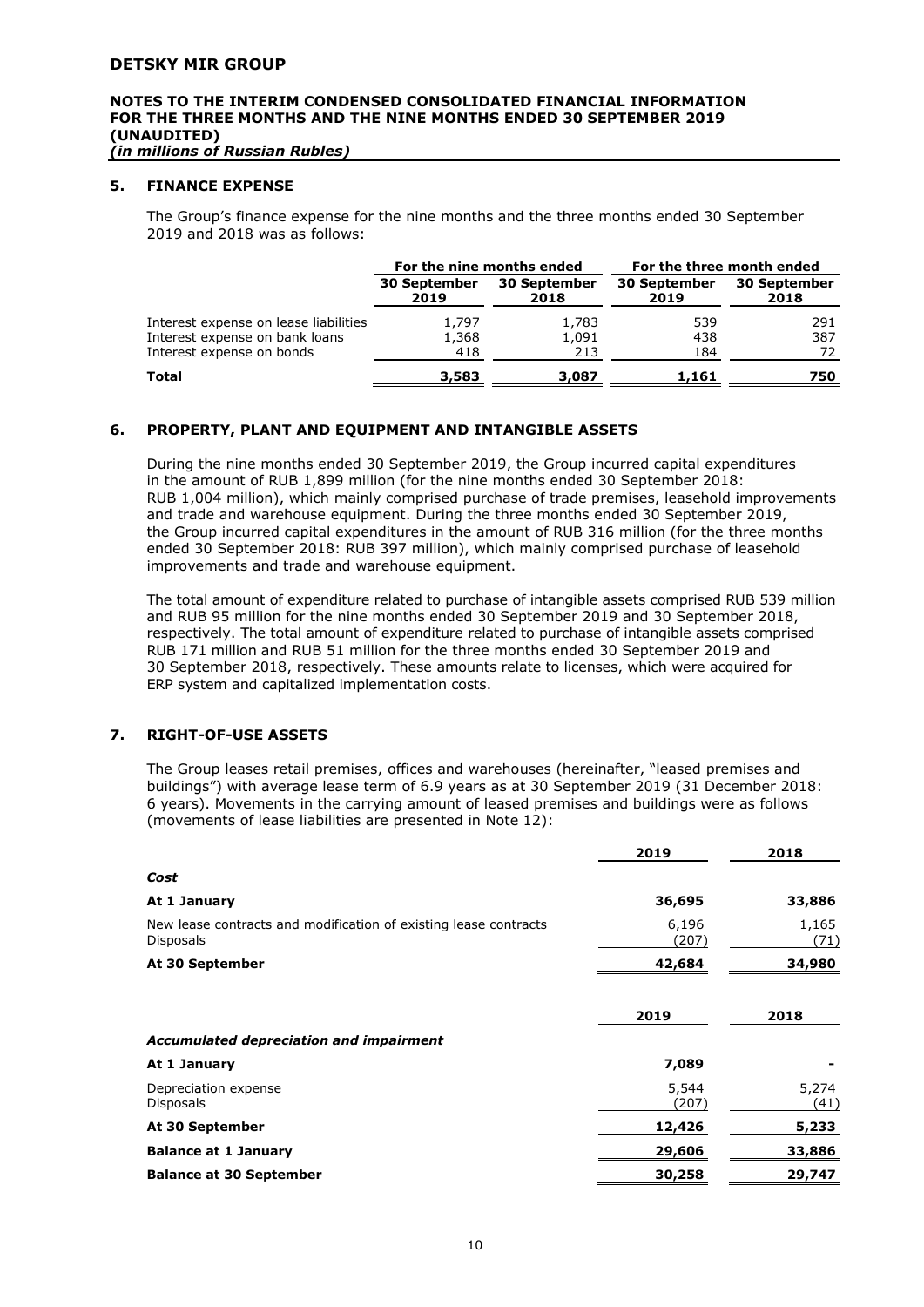*(in millions of Russian Rubles)*

|                                                                                                                                                                                             |                             | For the nine months ended   |                      | For the three months ended  |
|---------------------------------------------------------------------------------------------------------------------------------------------------------------------------------------------|-----------------------------|-----------------------------|----------------------|-----------------------------|
|                                                                                                                                                                                             | <b>30 September</b><br>2019 | <b>30 September</b><br>2018 | 30 September<br>2019 | <b>30 September</b><br>2018 |
| Amounts recognized in profit<br>and loss                                                                                                                                                    |                             |                             |                      |                             |
| Depreciation expense on right-of-<br>use assets<br>Interest expense on lease liabilities<br>Expenses relating to variable lease<br>payments not included in<br>the measurement of the lease | 5,544<br>1.797              | 5,274<br>1,783              | 1,894<br>539         | 1,610<br>291                |
| liability                                                                                                                                                                                   | 493                         | 454                         | 257                  | 195                         |

Some of the property leases in which the Group is the lessee contain variable lease payment terms that are linked to sales generated from the leased retail stores. Variable payment terms are used to link rental payments to store cash flows and reduce fixed cost. The variable payments depend on sales and consequently on the overall economic development over the next few years. The Group expects that variable rent expenses to continue to present a similar proportion of retail store sales in future years.

The total cash outflow for leases amounted to RUB 7,308 million and RUB 6,999 million for the nine months ended 30 September 2019 and 30 September 2018 respectively (for the three months ended 30 September 2019 and 30 September 2018: RUB 2,324 million and RUB 2,301 million, respectively).

# **8. INVENTORIES**

Inventories as at 30 September 2019 and 31 December 2018 were as follows:

|                                             | 30 September<br>2019 | 31 December<br>2018 |
|---------------------------------------------|----------------------|---------------------|
| Merchandise inventories<br><b>Materials</b> | 35,007<br>226        | 34,866<br>197       |
| <b>Total</b>                                | 35,233               | 35,063              |

Materials are represented by spare parts, packaging materials and other materials used in outlets and warehouses.

Write-offs of merchandise inventories relating to shrinkage and write-down to net realizable value in the amount of RUB 760 million and RUB 616 million for the nine months ended 30 September 2019 and 2018, respectively, were recorded within cost of sales in the interim condensed consolidated statement of profit or loss and other comprehensive income (for the three months ended 30 September 2019 and 30 September 2018: RUB 402 million and RUB 239 million, respectively).

During the nine months ended 30 September 2019 the Group introduced a change to the estimate of provision for slow-moving and obsolete inventories presented by reassessment of provision rates. Previously, provision rates were calculated on statistical average percentage basis of obsolete inventories and slow-moving items in inventory groups' segregation. Revised provision rates are determined based on historical performance of the inventory (sales below cost of sales) for the last twelve months.

As at 30 September 2019 and 31 December 2018, no inventories were pledged.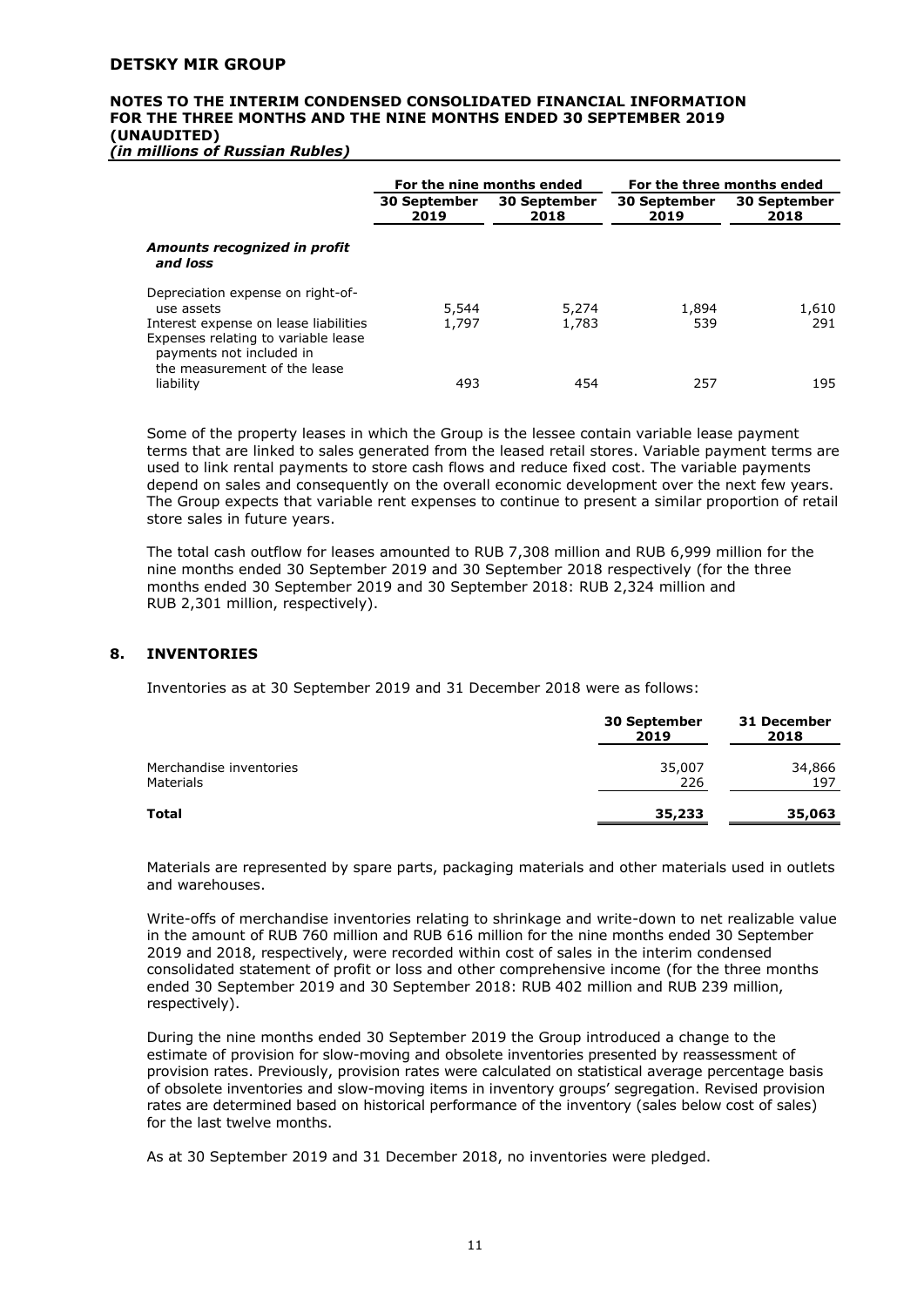# **NOTES TO THE INTERIM CONDENSED CONSOLIDATED FINANCIAL INFORMATION FOR THE THREE MONTHS AND THE NINE MONTHS ENDED 30 SEPTEMBER 2019 (UNAUDITED)**

*(in millions of Russian Rubles)*

# **9. CASH AND CASH EQUIVALENTS**

Cash and cash equivalents as at 30 September 2019 and 31 December 2018 consisted of the following:

|                               | <b>30 September</b><br>2019 | 31 December<br>2018 |
|-------------------------------|-----------------------------|---------------------|
| Cash in current bank accounts | 286                         | 816                 |
| Cash on hand                  | 230                         | 363                 |
| Cash in transit               | 201                         | 2,156               |
| <b>Total</b>                  | 717                         | 3,335               |

Cash in transit comprises cash collected from the Group's stores and not yet placed into the Group's bank accounts at the period end.

#### **10. ORDINARY AND TREASURY SHARES**

#### **Ordinary shares**

As at 30 September 2019 and 2018, the ordinary share capital of the Company was as follows:

|                                                        | Outstanding<br>ordinary shares | <b>Issued</b><br>ordinary shares | <b>Authorized</b><br>ordinary shares |
|--------------------------------------------------------|--------------------------------|----------------------------------|--------------------------------------|
| At 1 January 2018                                      | 738,378,527                    | 739,000,000                      | 739,000,000                          |
| Purchase of treasury shares<br>Sale of treasury shares | (1,578,740)<br>408,085         |                                  |                                      |
| At 30 September 2018                                   | 737,207,872                    | 739,000,000                      | 739,000,000                          |
| At 1 January 2019                                      | 736,693,997                    | 739,000,000                      | 739,000,000                          |
| Purchase of treasury shares<br>Sale of treasury shares | (1,556,610)<br>367,069         |                                  |                                      |
| At 30 September 2019                                   | 735,504,456                    | 739,000,000                      | 739,000,000                          |

All ordinary shares have a par value of RUB 0.0004 per share.

#### **Treasury shares**

During the nine months ended 30 September 2019 and 2018, the Group purchased 1,556,610 and 1,578,740 of the Company's ordinary shares in a number of transactions for a total consideration of RUB 139 million and RUB 146 million, respectively.

During the nine months ended 30 September 2019 and 2018, the Group sold 367,069 and 408,085 of the Company's ordinary shares to management of the Group and received a total cash consideration of RUB 34 million and RUB 38 million, respectively, to settle a share-based arrangement (Note 15).

As at 30 September 2019 and 2018 the Group has 3,495,544 treasury shares with cost of RUB 319 million and 1,792,128 treasury shares with cost of RUB 168 million, respectively.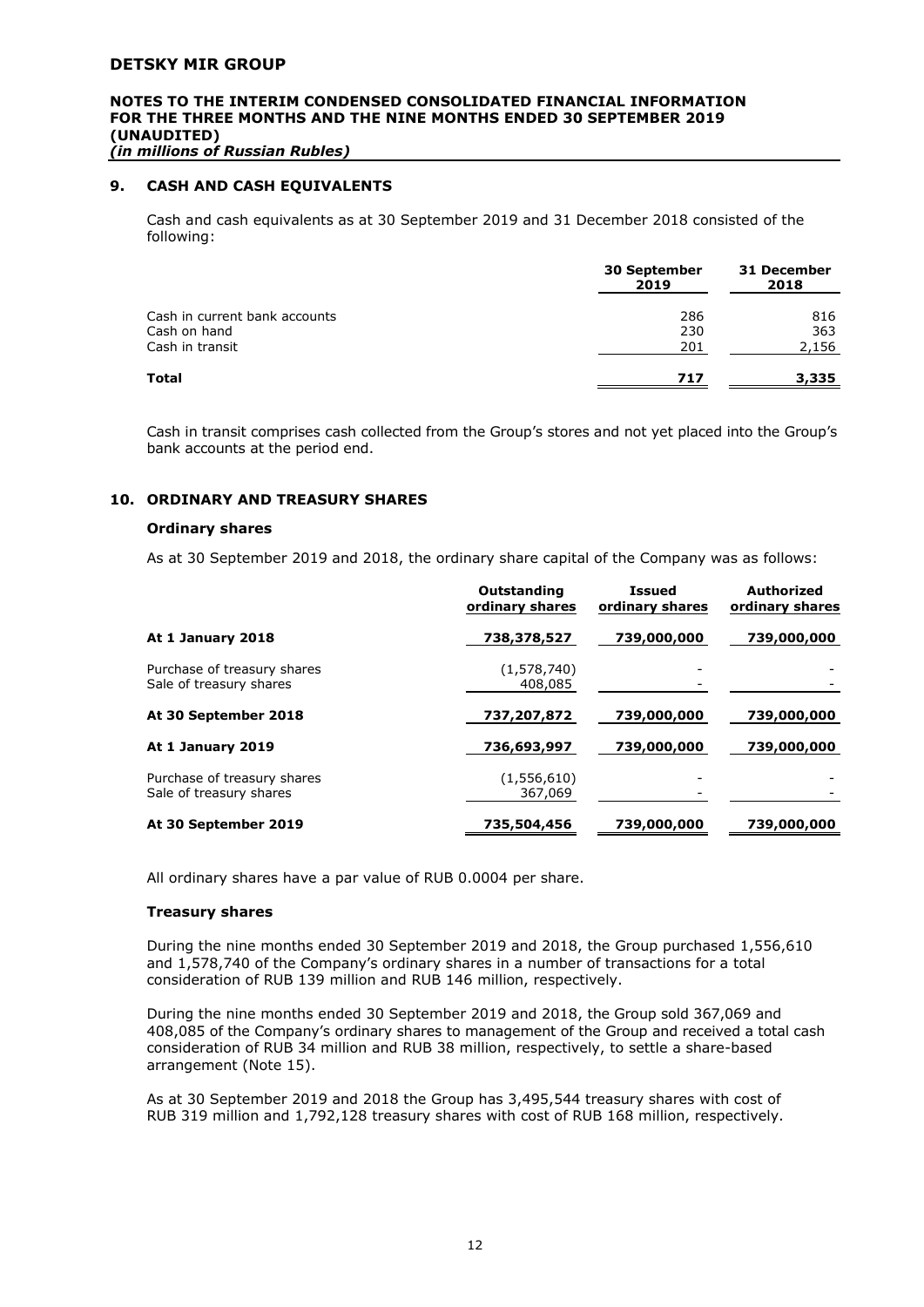*(in millions of Russian Rubles)*

# **11. DIVIDENDS**

Dividends may only be declared from accumulated undistributed and unreserved earnings, as shown in the Company's statutory financial statements prepared in accordance with Russian accounting standards (hereinafter, "RAS"), and if certain other requirements of Russian legislation are met. If statutory undistributed earnings are negative as at the beginning of fiscal year, then dividends may only be declared from net profit earned in that fiscal year, as shown in the Company's statutory financial statements prepared under RAS.

On 16 May 2019, the annual General meeting of shareholders approved the dividend payment for the year 2018 in the amount of RUB 3,274 million or RUB 4.45 per share, which was paid in full on 29 May 2019.

On 22 May 2018, the annual General meeting of shareholders approved the dividend payment for the year 2017 in the amount of RUB 2,864 million or RUB 3.88 per share. These dividends were fully paid by the Group on 30 May 2018. Dividends declared in 2017 and outstanding as at 31 December 2017 in the amount of RUB 1,143 million were fully paid in February 2018.

# **12. LEASE LIABILITIES**

As at 30 September 2019 and 31 December 2018 lease liabilities comprised the following:

|                                             | <b>30 September</b><br>2019 | 31 December<br>2018 |  |
|---------------------------------------------|-----------------------------|---------------------|--|
| Present value of net minimum lease payments | 31,710                      | 30,546              |  |
| Less current portion of lease obligations   | (6,436)                     | (6,840)             |  |
| Non-current portion of lease obligations    | 25,274                      | 23,706              |  |

The following table summarizes the changes in the lease liabilities:

|                                                                                                                             | 2019                       | 2018                       |
|-----------------------------------------------------------------------------------------------------------------------------|----------------------------|----------------------------|
| <b>Balance as at 1 January</b>                                                                                              | 30,546                     | 33,822                     |
| Interest expense on lease liabilities<br>Lease payments<br>New lease contracts and modification of existing lease contracts | 1,797<br>(6, 815)<br>6,182 | 1,783<br>(6, 545)<br>1,092 |
| <b>Balance as at 30 September</b>                                                                                           | 31,710                     | 30,152                     |

Group's lease contracts include typical restrictions and covenants common for local business practice such as responsibility of the Group for regular maintenance and repair of the lease assets and its insurance, redesign and conduction of permanent improvements only with consent of the lessor, use of leased asset in accordance with current legislation.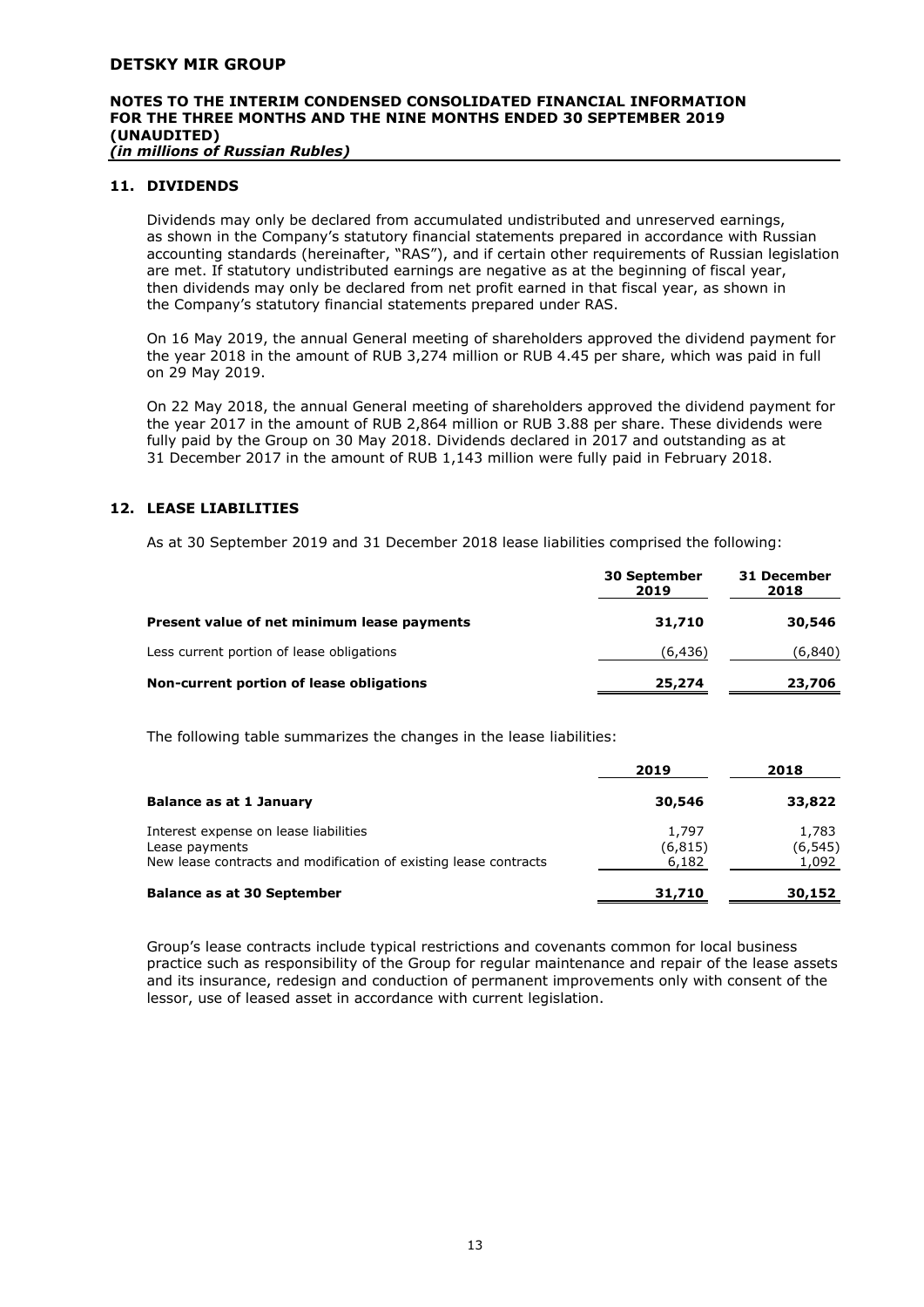# **NOTES TO THE INTERIM CONDENSED CONSOLIDATED FINANCIAL INFORMATION FOR THE THREE MONTHS AND THE NINE MONTHS ENDED 30 SEPTEMBER 2019 (UNAUDITED)**

*(in millions of Russian Rubles)*

#### **13. LOANS AND BORROWINGS**

Loans and borrowings as at 30 September 2019 and 31 December 2018 comprise:

|                                                                     | <b>30 September</b><br>2019 | 31 December<br>2018       |  |
|---------------------------------------------------------------------|-----------------------------|---------------------------|--|
| <b>Bank loans</b><br>Unsecured bank loans in rubles<br><b>Bonds</b> | 12,906<br>8,000<br>20,906   | 18,470<br>3,000<br>21,470 |  |
| Less current portion of long-term debt                              | (14,926)                    | (12, 542)                 |  |
| Loans and borrowings, non-current                                   | 5,980                       | 8,928                     |  |

#### **Bank loans in Russian Rubles**

As at 30 September 2019 and 31 December 2018 the loans in Russian Rubles were provided to the Group by 4 and 7 banks, respectively.

The fair value of the Group's bank loans as at 30 September 2019 amounted to RUB 12,925 million. As at 31 December 2018, the fair value of the Group's bank loans was amounted to RUB 18,483 million.

Inputs of Level 2 of the fair value hierarchy were used to measure the fair value of bank loans and borrowings received. The resulting Level-2 fair value was determined in accordance with generally accepted valuation techniques based on a discounted cash flow analysis. The discount rate for 30 September 2019 and 31 December 2018 valuation was determined by reference to the Group's traded bonds yield of 7.87% and 9.4%, respectively (Level 2 input).

#### **Bonds**

In April 2019, the Group issued and placed documentary exchange non-convertible bonds (Series BO 07) in the total amount of RUB 5,000 million at PJSC "Moscow Stock exchange" with a nominal value of 1 thousand Russian Rubles each. The coupon interest rate was set at 8.9% per annum. The bonds mature on 6 April 2026 with the pull offer date on 13 April 2022.

In April 2017, the Group issued and placed documentary exchange non-convertible bonds (Series BO 04) in the total amount of RUB 3,000 million at PJSC "Moscow Stock exchange" with a nominal value of 1 thousand Russian Rubles each. The interest rate was set at 9.5% per annum. The bonds mature on 29 March 2024 with the pull offer date on 7 April 2020.

As at 30 September 2019, the book value of exchange-traded bonds issued and placed by the Group was RUB 8,000 million, excluding accumulated coupon income of RUB 344 million. As at 31 December 2018 the book value of exchange-traded bonds issued and placed by the Group comprised the amount of RUB 3,000 million, excluding outstanding coupon income of RUB 68 million.

The Level-1 fair value of exchange-traded bonds as at 30 September 2019 and 31 December 2018 amounted to RUB 8,519 million and RUB 3,111 million respectively.

#### **Unused credit lines**

As at 30 September 2019 and 31 December 2018, the total amount of undrawn credit lines of the Group amounted to RUB 31,925 million and RUB 23,203 million, including RUB 26,325 million and RUB 20,067 million of long-term credit lines, respectively.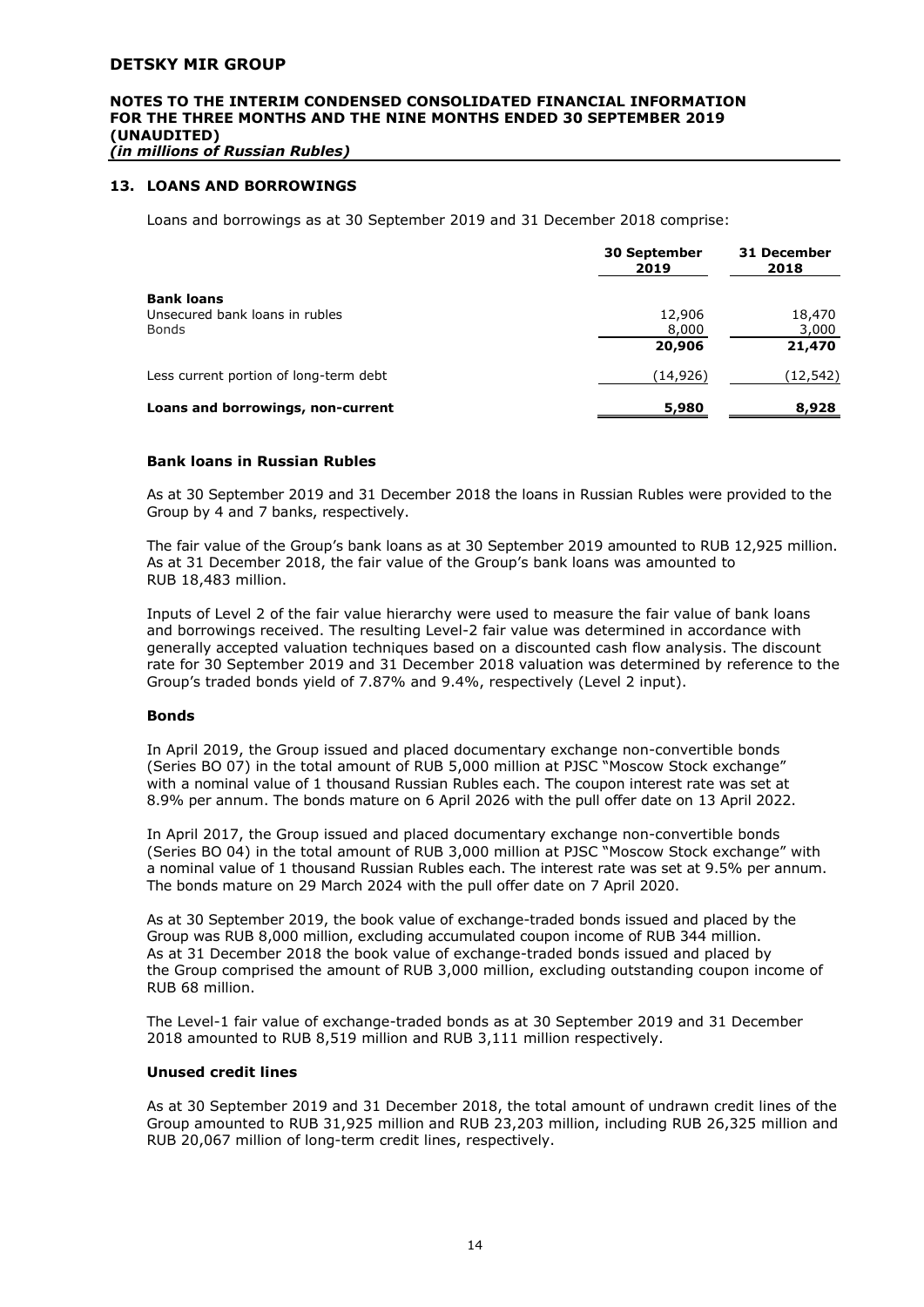*(in millions of Russian Rubles)*

#### **Covenants**

Under the terms of the loan agreements, the Group is required to comply with a number of covenants and restrictions, including maintenance of certain financial ratios. Non-compliance with these covenants may result in negative consequences of the Group: in particular, the creditors can increase the interest rate on the loan, require for additional collateral or ask for early repayment of outstanding debt.

Management believes that as at 30 September 2019 and 31 December 2018 the Group is in compliance with all financial covenants stipulated by its loan agreements.

#### **Pledges**

As at 30 September 2019, the Group has no assets or securities transferred as collateral for loans and borrowings granted to the Group. As at 31 December 2018, the Group also had no assets or securities transferred as collateral for loans and borrowings granted to the Group.

#### **14. ADVANCES RECEIVED, OTHER PAYABLES AND ACCRUED EXPENSES**

Advances received, other payables and accrued expenses as at 30 September 2019 and 31 December 2018 were as follows:

|                                                | <b>30 September</b><br>2019 | <b>31 December</b><br>2018 |  |
|------------------------------------------------|-----------------------------|----------------------------|--|
| Accrued expenses and other current liabilities | 2,460                       | 2,894                      |  |
| Payables to employees                          | 519                         | 975                        |  |
| Taxes payable (other than income tax)          | 451                         | 423                        |  |
| Advances received                              | 385                         | 541                        |  |
| Interest payable on bonds                      | 344                         | 68                         |  |
| Interest payable on bank loans                 | 16                          | 37                         |  |
| <b>Total</b>                                   | 4,175                       | 4,938                      |  |

#### **15. SHARE-BASED COMPENSATION**

During the nine months and the three months ended 30 September 2019 the Group had several long-term cash-settled and equity-settled share-based payments arrangements.

#### **Liabilities recognized in relation to long-term incentive plans**

As at 30 September 2019, the Group recognized liabilities of RUB 15 million in relation to cashsettled share-based payment arrangement, including accrued social contributions of RUB 2 million (31 December 2018: RUB 283 million, including accrued social contributions of RUB 38 million).

During the nine months ended 30 September 2019 the Group recognized a credit to equity within Accumulated Deficit line in relation to equity-settled share-based payment arrangements of RUB 247 million (nine months ended 2018: RUB 145 million). This amount includes accrued social contributions of RUB 33 million (2018: RUB 19 million).

#### **Expenses recognized in relation to long-term incentive plans**

Expenses in the amount of RUB 428 million incurred by the Group in relation to Incentive Plan 2, Incentive Plan 3 and amendment to Incentive Plan 3 were recognized as Selling, General and Administrative expenses ("payroll" line item) in the interim condensed consolidated statement of profit or loss and other comprehensive income for the nine months ended 30 September 2019 (nine months ended 30 September 2018: expenses totaling RUB 417 million).

Expenses in the amount of RUB 106 million incurred by the Group in relation to Incentive Plan 2, Incentive Plan 3 and amendment to Incentive Plan 3 were recognized as Selling, General and Administrative expenses ("payroll" line item) in the interim condensed consolidated statement of profit or loss and other comprehensive income for the three months ended 30 September 2019 (three months ended 30 September 2018: expenses totaling RUB 145 million).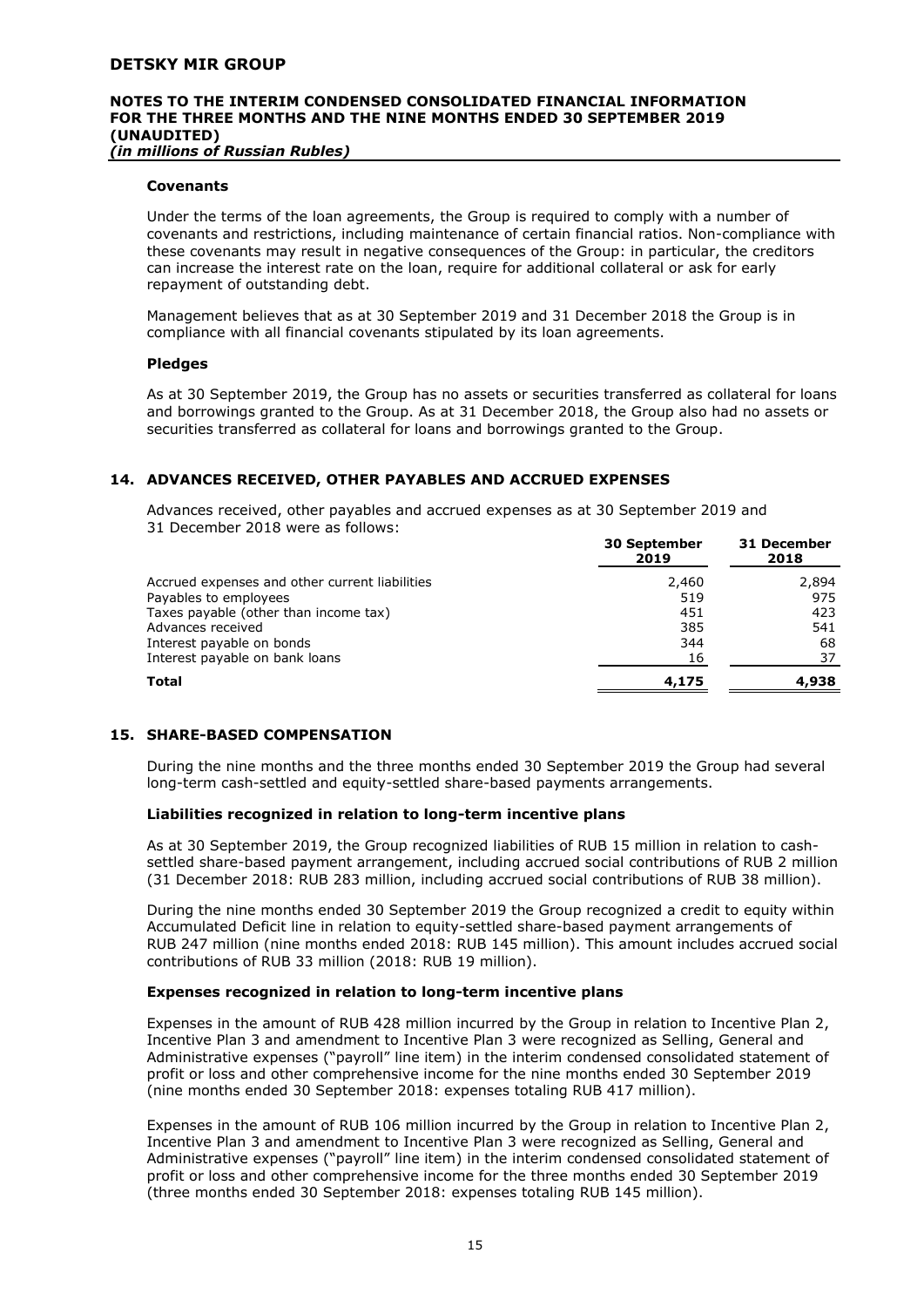*(in millions of Russian Rubles)*

#### **16. RELATED PARTIES**

Parties are considered related if they are under common control or one party has the ability to control the other party or can exercise significant influence or joint control over decisions on matters of economic and financial activity. In considering each possible related party, the management paid special attention to the substance of the relationship and not merely the legal form, based on reasonable judgment.

Transactions with related parties may be on terms that are not always accessible to third parties. This table presents the list of transactions and balances in the calculation of the Group with subsidiaries of PJSFC Sistema and other related parties:

|                                                              | 30 September 2019 |              | <b>31 December 2018</b> |                    |
|--------------------------------------------------------------|-------------------|--------------|-------------------------|--------------------|
|                                                              | <b>Assets</b>     | Liabilities  | <b>Assets</b>           | <b>Liabilities</b> |
| <b>Balances outstanding with</b><br>related parties          |                   |              |                         |                    |
| Bank deposits and outstanding cash<br>balances               |                   |              | 257                     |                    |
| Trade receivables/(payables)<br>Other receivables/(payables) | 55                | (195)<br>(1) | 10                      | (19)               |

Outstanding balances with related parties are unsecured and will be settled in cash.

The Group's transactions with subsidiaries of PJSFC Sistema and other related parties for the nine months and the three months ended 30 September 2019 and 2018, as follows:

|                          |                       | For the nine months ended |                                                             | For the three month ended |      |
|--------------------------|-----------------------|---------------------------|-------------------------------------------------------------|---------------------------|------|
| <b>Related party</b>     | Type of<br>operation  | 2019                      | 30 September 30 September 30 September 30 September<br>2018 | 2019                      | 2018 |
|                          | Communication         |                           |                                                             |                           |      |
| MTS (i)                  | costs                 | 20                        | 20                                                          | 8                         | 7    |
|                          | Advertising and       |                           |                                                             |                           |      |
| MTS (i)                  | marketing             | 43                        | 60                                                          | 13                        | 22   |
|                          | Marketing             |                           |                                                             |                           |      |
| RA-Maxima (ii)           | expenses              | 21                        | 35                                                          | 6                         | 12   |
| MTS - Bank (i)           | Interest income       | 2                         | 1                                                           |                           |      |
|                          | Consulting and        |                           |                                                             |                           |      |
|                          | information           |                           |                                                             |                           |      |
| JSC "Reestr" (i)         | services              |                           | 1                                                           |                           |      |
|                          | Acquisition of        |                           |                                                             |                           |      |
| CJSC "NVision group" (i) | fixed assets          | 6                         | 15                                                          | 1                         | 8    |
|                          | Software              |                           |                                                             |                           |      |
| CJSC "NVision group" (i) | maintenance           | 4                         | 9                                                           |                           | 2    |
|                          | Purchase of           |                           |                                                             |                           |      |
| LLC "Concept Group" (ii) | goods                 |                           | 588                                                         |                           | 505  |
|                          | Acquisition of        |                           |                                                             |                           |      |
| LLC "UK LandProfit" (i)  | property, plant       |                           | 466                                                         |                           |      |
| LLC "UK LandProfit" (i)  | and equipment<br>Rent |                           | 10                                                          |                           |      |
|                          | Acquisition of        |                           |                                                             |                           |      |
| JSC "Progress" (iii)     | goods                 | 1,797                     | 1,316                                                       | 709                       | 520  |
| JSC "Business property"  |                       |                           |                                                             |                           |      |
| (i)                      | Rent                  | 2                         |                                                             | 1                         |      |
| LLC Segezha packaging    | Acquisition of        |                           |                                                             |                           |      |
| (i)                      | goods                 | 4                         | 2                                                           | 4                         | 2    |
|                          |                       |                           |                                                             |                           |      |

(i) subsidiary of PJSFC "Sistema";

(ii) associate of PJSFC "Sistema";<br>(iii) other related parties, not inclu

other related parties, not included in PJSFC "Sistema" Group.

The information about dividends declared and paid is disclosed in Note 11.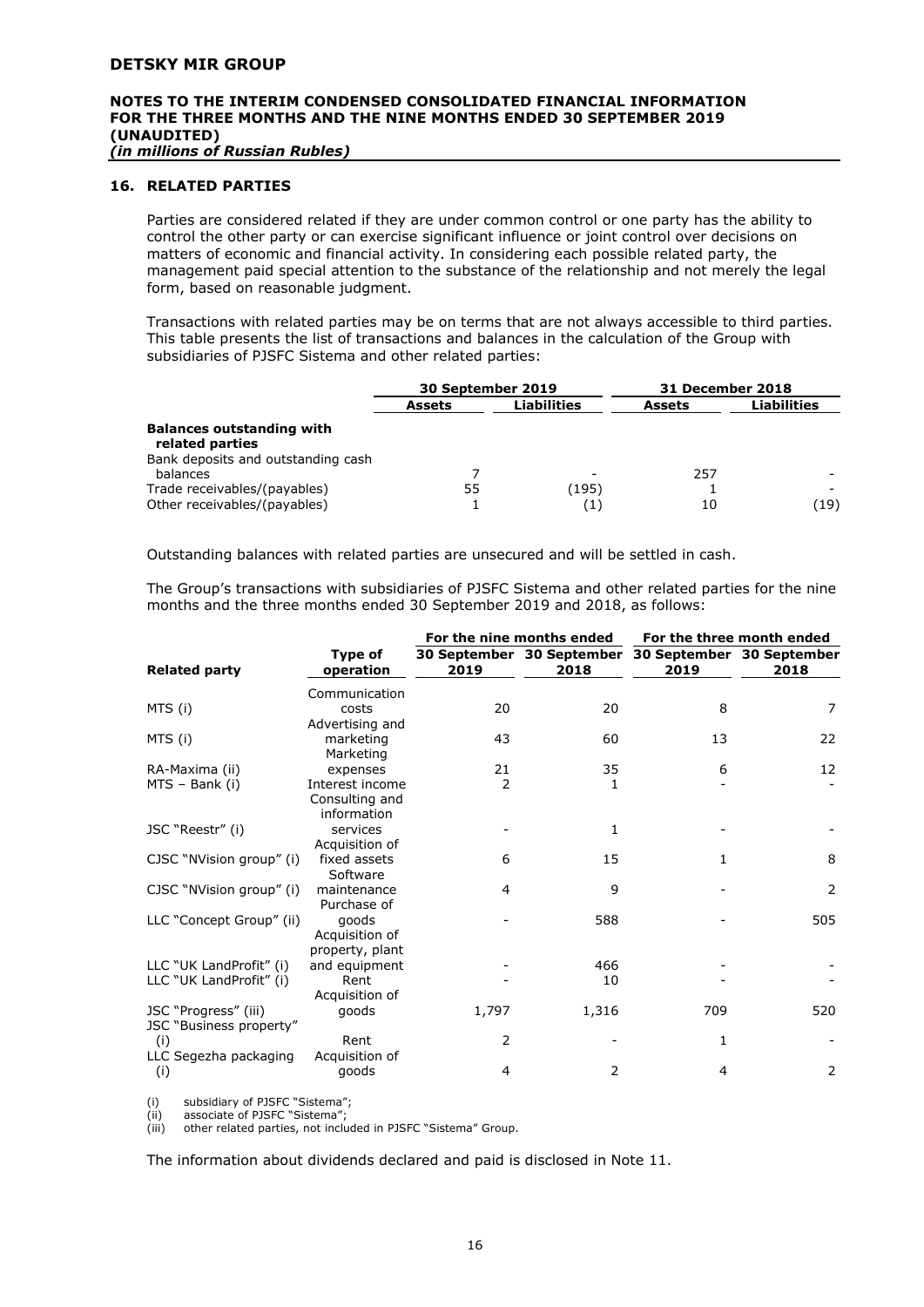#### **Remuneration of key management personnel of the Group**

During the nine months ended 30 September 2019 and 2018, directors of the Group and other members of key management personnel received remuneration in the amount of RUB 798 million (including RUB 474 million of short-term non-share-based benefits, RUB 118 million of accrued short-term share-based compensation and RUB 206 million of accrued long-term share-based compensation) and RUB 726 million (including RUB 415 million of short-term non-share-based benefits and RUB 311 million of accrued long-term share-based compensation), respectively.

During the three months ended 30 September 2019 and 2018, directors of the Group and other members of key management personnel received remuneration in the amount of RUB 236 million (including RUB 161 million of short-term non-share-based benefits and RUB 75 million of accrued long-term share-based compensation) and RUB 305 million (including RUB 73 million of shortterm non-share-based benefits and RUB 232 million of accrued long-term share-based compensation), respectively.

# **17. COMMITMENTS AND CONTINGENCIES**

#### **Contractual commitments**

At 30 September 2019, the Group had entered into contractual commitments for the acquisition of property, plant and equipment amounting to RUB 54 million, which relate to trade, office and warehouse equipment (31 December 2018: RUB 79 million, which relate to equipment for the new warehouse).

#### **Legal proceedings**

In the ordinary course of business, the Group may be a party to various legal and tax proceedings, and be subject to claims. In the opinion of management, the Group's liability, if any, in all pending litigation, other legal proceedings or other matters, will not have a material effect on the financial position, results of operations or liquidity of the Group.

#### **Taxation**

Laws and regulations affecting businesses in the Russian Federation continue to change rapidly. These changes are characterized by different interpretations and arbitrary application by the authorities. Management's interpretation of such legislation as applied to the activity of the Group may be challenged by the relevant regional and federal authorities. The tax authorities in the Russian Federation frequently take an assertive position in their interpretation of the legislation and assessments and as a result, it is possible that transactions and activities may be challenged. As a result, significant additional taxes, penalties and interest may be assessed. Under certain circumstances reviews may cover longer periods. Where uncertainty exists, the Group has accrued tax liabilities as management's best estimate of the probable outflow of resources which will be required to settle such liabilities. Management believes that it has adequately provided for tax liabilities based on its interpretations of tax legislation. However, the relevant authorities may have differing interpretations, and the effects could be significant.

#### **Operating environment**

Emerging markets such as Russia are subject to different risks than more developed markets, including economic, political and social, and legal and legislative risks. Laws and regulations affecting businesses in Russia continue to change rapidly, tax and regulatory frameworks are subject to varying interpretations. The future economic direction of Russia is heavily influenced by the fiscal and monetary policies adopted by the government, together with developments in the legal, regulatory, and political environment.

Because Russia produces and exports large volumes of oil and gas, its economy is particularly sensitive to the price of oil and gas on the world market. During 2014-2015 and then in the first quarter of 2016, the oil price decreased significantly, which led to substantial decrease of the Russian Ruble exchange rate.